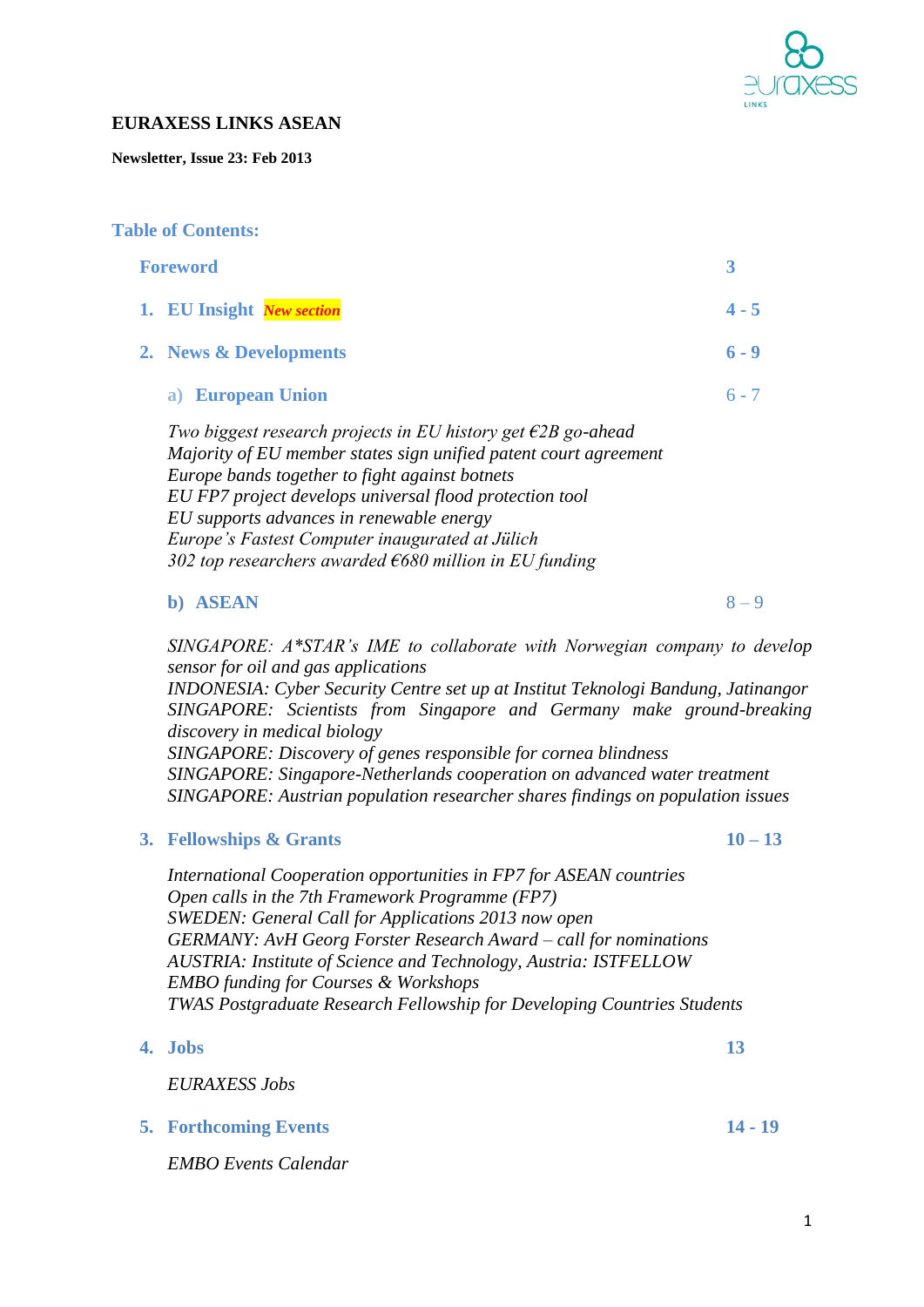

*EU Centre in Singapore Experts for Horizon 2020 Advisory Groups: Call for expressions of interest ESOF 2014 Copenhagen – call for proposals now open SINGAPORE: nano-sciences workshop SINGAPORE: 3rd Nano Today Conference, 8 – 11 December 2013 European Parliament Conference on "EU Science: Global Challenges, Global Collaboration" (ES:GC2), Brussels, 4 March 2013 SINGAPORE: Nanyang Technological University (NTU) to host Singapore-Sweden workshop SINGAPORE: World Health Summit, Regional Meeting, 8 – 10 April 2013 SINGAPORE: Applied Cryptography Workshop, 21 March 2013 INDONESIA: Call for Papers - 2013 International Conference on Computer, Control, Informatics and its Applications, Jakarta, 19 – 21 November AUSTRIA: Vienna Summer University Green.Buildings.Solutions BELGIUM: World Research and Innovation Congress, 5 & 6 June 2013, Brussels GERMANY: Future Megacities in Action, Hamburg, 14 – 16 May 2013 GREECE: 3rd International Exergy, Life Cycle Assessment, and Sustainability Workshop & Symposium (ELCAS), Nisyros Island, 7 – 9 July FRANCE: The European Robotics Forum 2013 (Lyon) – online registration now open FRANCE: Chip-to-Cloud Security Forum 2013 – call for papers WORLD: 3rd World Conference on Research Integrity, Montréal, 5 – 8 May 2013*

| <b>6.</b> Resources           |  |
|-------------------------------|--|
| 7. About EURAXESS LINKS ASEAN |  |
| 8. About this newsletter      |  |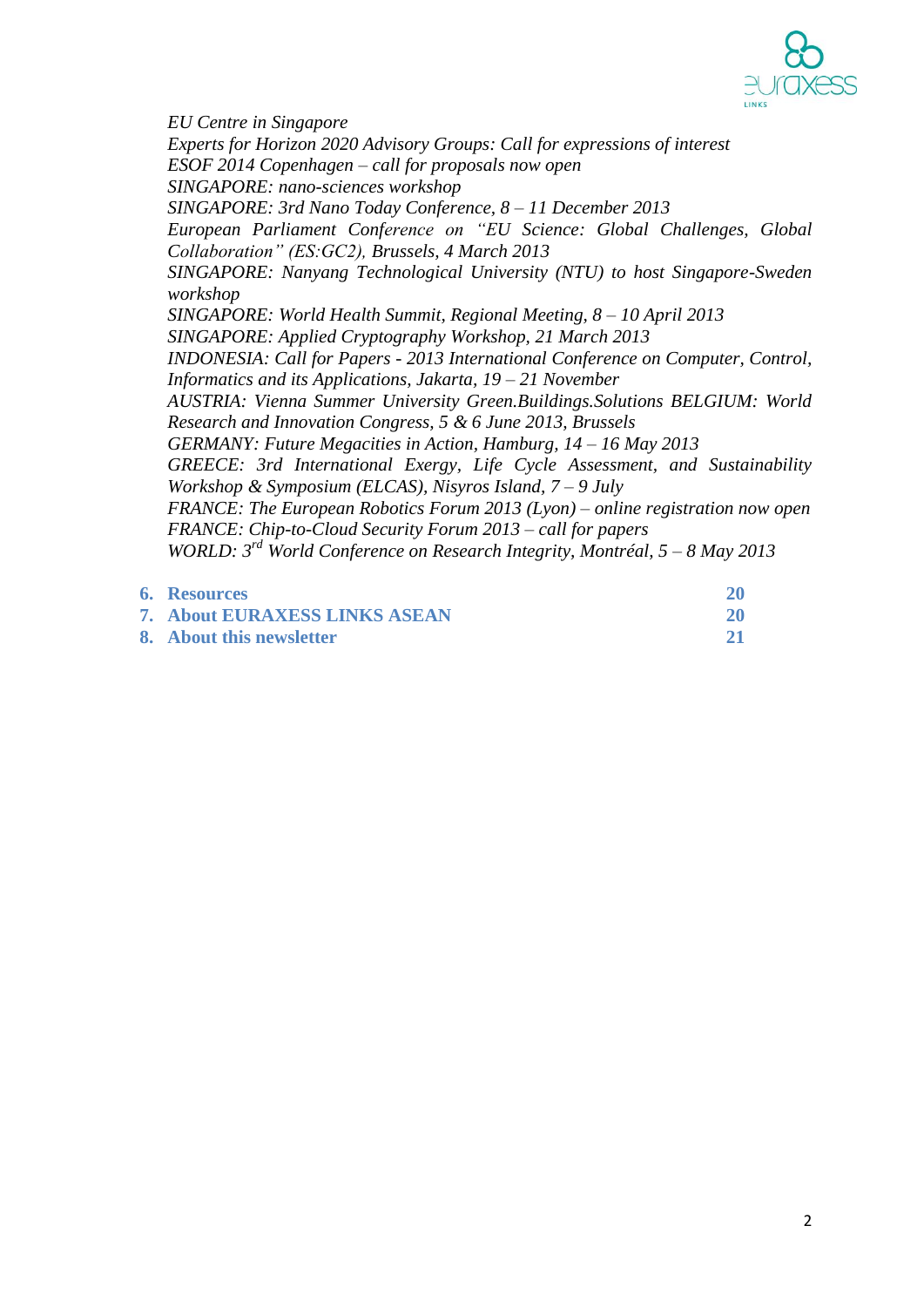# **FOREWORD**

# *Dear Readers,*

*Scientific collaboration between the members states of ASEAN and the European Union (EU) has been steadily increasing over the last decade with the mobility of researchers on a healthy upwards trend. As the challenges facing societies in Europe and Asia have taken on transborder dimensions, international cooperation in research, science and technology between our two regions is becoming even more important. The EU's new research framework, Horizon 2020 will place even greater emphasis on international collaboration than previous framework programmes thus opening up an array of opportunities for collaboration between the research communities across the globe.* 

*EURAXESS Links ASEAN seeks to support scientific cooperation between the EU and ASEAN by providing information on opportunities for European and international scientists currently engaged in ASEAN to work or collaborate with partners in Europe, be it on a shortterm or a long-term basis. In 2013, a new team will be taking care of the network hoping to reach out to even more researchers. Dr Susanne Rentzow-Vasu will be stationed in Singapore with an additional regional representative expected to be based in Bangkok in early spring.*

*The EURAXESS Links ASEAN team looks forward to working with you. We always appreciate receiving your feedback and suggestions which you can send to the following address: [asean@euraxess.net](mailto:asean@euraxess.net)*

*I hope you enjoy reading this latest edition of our newsletter!*

*Susanne Rentzow-Vasu*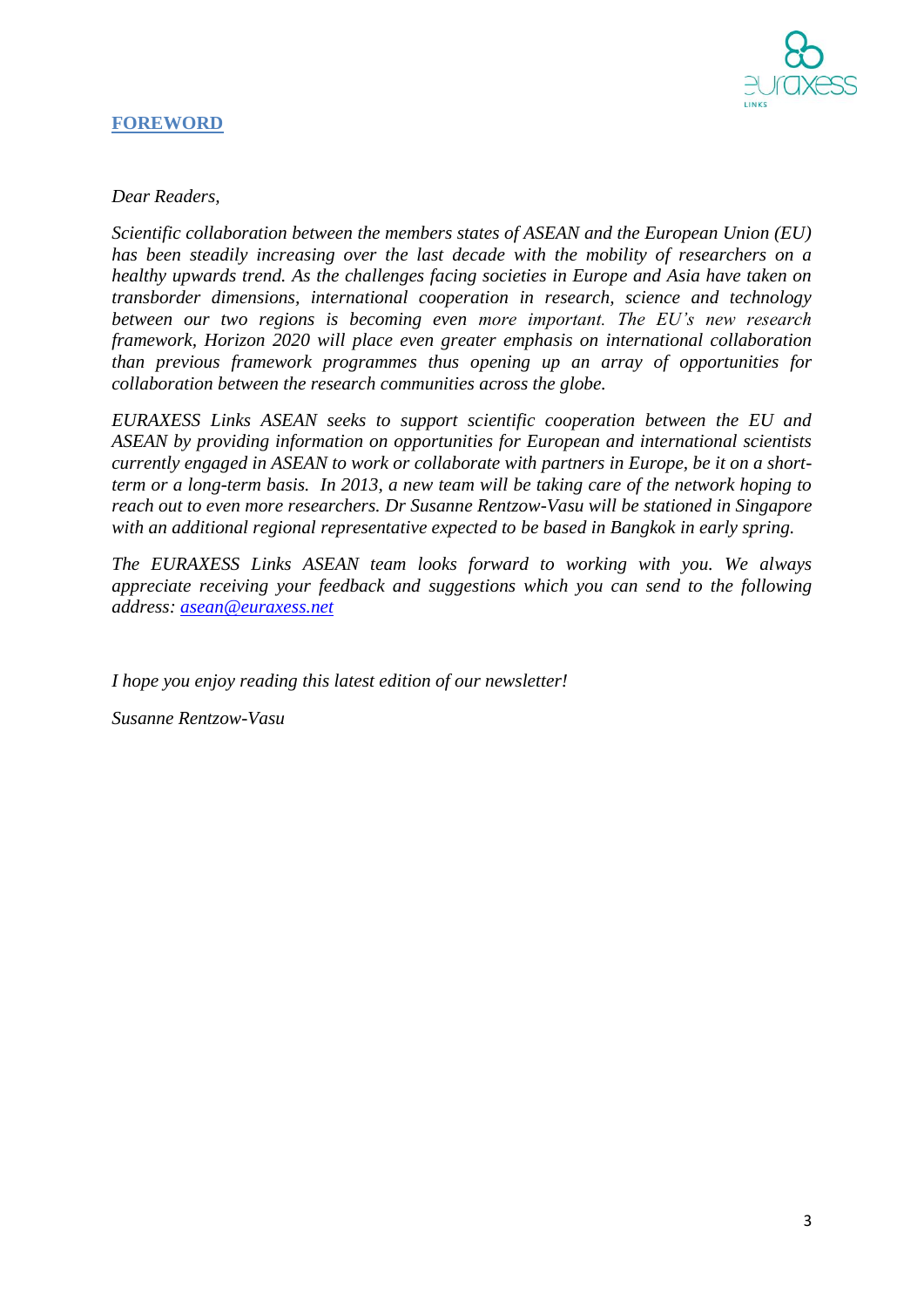# **1. EU INSIGHT**



# **Horizon 2020 (H2020): The Framework Programme for Research and Innovation (2014-2020)**

# **What is Horizon 2020?**

Horizon 2020 (H2020) is a key pillar of [Innovation Union,](http://ec.europa.eu/research/innovation-union/index_en.cfm) a Europe 2020 flagship initiative aimed at enhancing Europe's global competitiveness with a proposed budget of roughly €80 bn (the European Commission's H2020 proposal can be found here: [Horizon 2020 -](http://ec.europa.eu/research/horizon2020/index_en.cfm?pg=h2020-documents) Proposal [Nov. 2011\)](http://ec.europa.eu/research/horizon2020/index_en.cfm?pg=h2020-documents). The European Union is a global leader in many technologies, but it faces increasing competition from traditional powers and emerging economies alike.

For the first time, Horizon 2020 brings together all EU research and innovation funding under a single programme. It focuses more than ever on turning scientific breakthroughs into innovative products and services that provide business opportunities and change people's lives for the better. At the same time it drastically cuts red tape, with simplification of rules and procedures to attract more top researchers and a broader range of innovative businesses. The EU Framework Programme for Research and Innovation is the world's largest funding programme for research projects.

# **Difference between FP7 and H2020**

The main differences between EU's Seventh Framework Programme for Research (FP7, 2007-2013) and Horizon 2020 consist in:

- bringing together all existing Union research and innovation funding, including the Framework Programme for Research, the innovation related activities of the Competitiveness and Innovation Framework Programme (CIP) and the European Institute of Innovation and Technology (EIT);
- focusing on multidisciplinary societal challenges which the European citizens face;
- simplifying the participation of all companies, universities, and other institutes in all EU countries and beyond.

#### **The three key objectives**

Horizon 2020 will focus funds on three key objectives. It will support the EU's position as a world leader in science with a dedicated budget of €24.6 billion. Further, it will help secure industrial leadership in innovation with a budget of  $E17.9$  billion. This includes a major investment of  $E$ 13.7 billion in key technologies, as well as greater access to capital and support for SMEs. Finally, €31.7 billion will go towards addressing major concerns shared by all Europeans, across six key themes:

- Health, demographic change and well-being;
- Food security, sustainable agriculture, marine and maritime research and the bioeconomy;
- Secure, clean and efficient energy;
- Smart, green and integrated transport;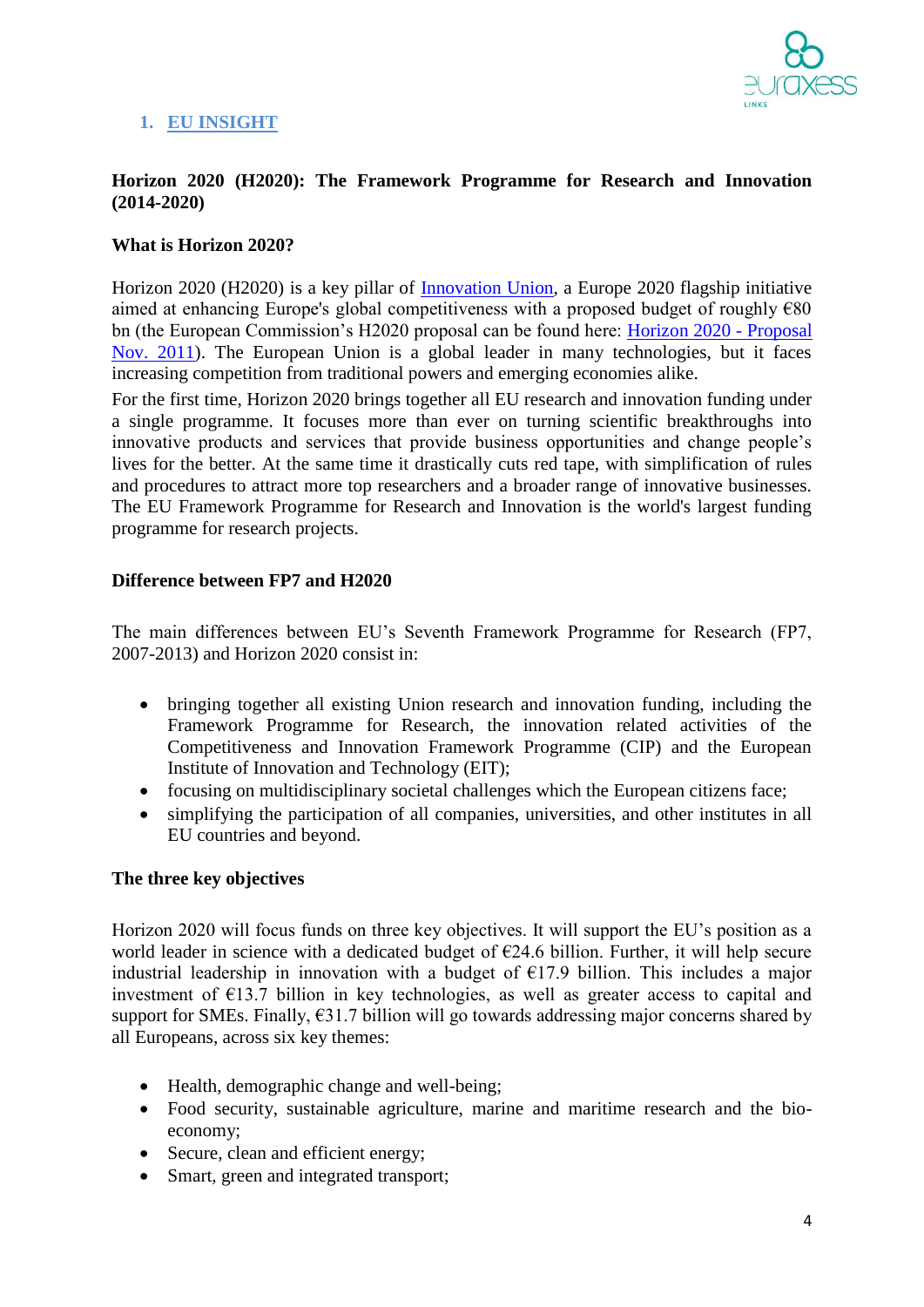

- Climate action, resource efficiency and raw materials; and
- Inclusive, innovative and secure societies.

# **Funding for mobility, the ERC and international cooperation**

Under the Commission proposal,  $65.75$  billion (+21%) will be allocated to the Marie Curie Actions, which has supported the training, mobility and skills development of more than 50 000 researchers since its launch in 1996. Funding for the European Research Council (ERC) will increase by 77% to  $E13.2$  billion. The ERC supports the most talented and creative scientists to carry out frontier research of the highest quality in Europe, in a programme that is internationally recognised and respected.

International cooperation will also be further promoted in Horizon 2020, in order to strengthen the EU's excellence and attractiveness in research, to tackle global challenges jointly and to support EU external policies (see [Fact sheet: International Participation in](http://ec.europa.eu/research/horizon2020/index_en.cfm?pg=h2020-documents)  [Horizon 2020;](http://ec.europa.eu/research/horizon2020/index_en.cfm?pg=h2020-documents) a more detailed budget breakdown can be found here: [Horizon 2020 -](http://ec.europa.eu/research/horizon2020/pdf/press/horizon_2020_budget_constant_2011.pdf) Budget [Breakdown\)](http://ec.europa.eu/research/horizon2020/pdf/press/horizon_2020_budget_constant_2011.pdf).

# **What's next?**

During the coming months – by the end of 2013 at the latest – legislative acts will be adopted by the European Parliament (EP) and the Council on Horizon 2020. The Specific Programme is to be accepted by the Council following an official hearing with the EP (consultation procedures).

On January 1, 2014 the framework programme will start and the first calls will be launched (for a more detailed time line and the legislative procedure see: [European Commission -](http://ec.europa.eu/research/horizon2020/index_en.cfm?pg=h2020-timeline) A [time line for Horizon 2020\)](http://ec.europa.eu/research/horizon2020/index_en.cfm?pg=h2020-timeline).

#### **Sources and further information:**

[European Union](http://europa.eu/rapid/press-release_IP-11-1475_en.htm)

European Commission - [Horizon 2020 Homepage](http://ec.europa.eu/research/horizon2020/index_en.cfm?pg=home)

[Euresearch](http://www.euresearch.ch/index.php?id=1356)

[German Federal Ministry of Education and Research](http://www.bmbf.de/en/959.php)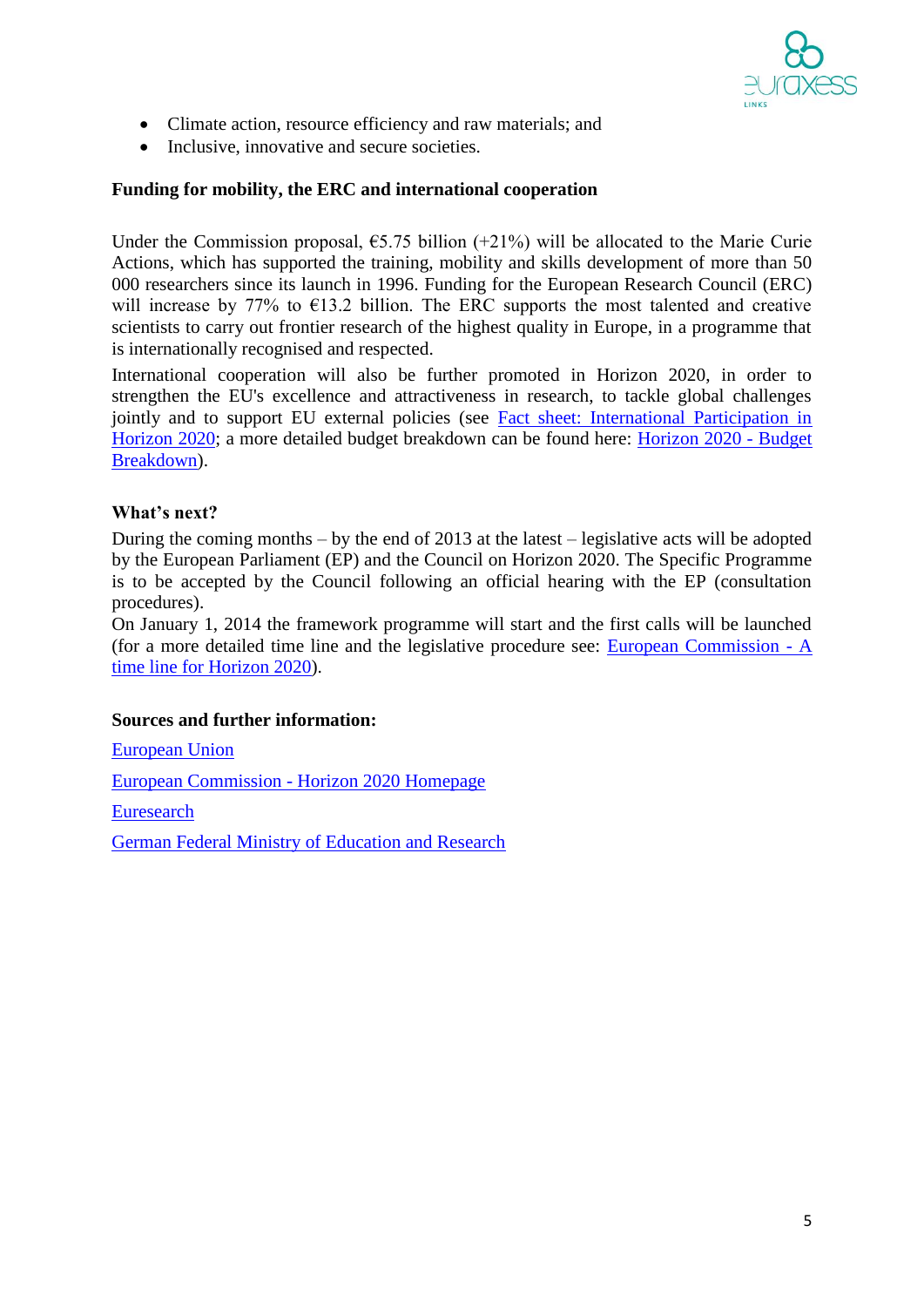

# **2. NEWS & DEVELOPMENTS**

#### *European Union*

# **Two biggest research projects in EU history get €2B go-ahead**

As the number one priority for ICT research, the 10-year Future and Emerging Technologies (FET) Flagship projects in graphene and computer modelling of the brain have been guaranteed  $\epsilon$ 1B each regardless of any cuts in the proposed  $\epsilon$ 80B Horizon 2020 programme. The two winners of the biggest basic research grants in EU history will receive  $\epsilon$ 54 million in 2013 alone. Both projects have been guaranteed the funding for a 10 year period regardless of any cuts to the EU's overall R&D programme. With Graphene involving 126 academic and industrial groups in 17 countries, and the Human Brain Project bringing together 87 organisations in 23 countries, the two projects will also be the most collaborative ones ever funded by the EU. While the initial funding will come from the European Commission's ICT 2014 Work programme, the majority of the remaining funding will come from Horizon 2020. **Source: [Science|Business](http://www.sciencebusiness.net/news/76020/Two-biggest-research-projects-in-EU-history-get-%E2%82%AC2B-go-ahead)**

#### **Majority of EU member states sign unified patent court agreement**

On 19 February, ministers from 24 European Union member states signed an international agreement to establish a unified patent court to ensure the uniform applicability of patent law in all the signatory countries. The court will form part of the legislation setting up Europe's unified patent system. The unified court system, with a central division in Paris and branches in London and Munich, will avoid litigation cases having to be held in numerous member states.

**Source: [EuropeanVoice](http://www.europeanvoice.com/article/2013/february/patent-court-agreement-signed/76455.aspx)**

#### **Europe bands together to fight against botnets**

The Association of German Internet Industry together with 28 partners from 14 European countries is launching the Advanced Cyber Defence Center (ACDC). The project will offer a full range of services for increased cyber security ranging from malware recognition to prevention. Supported by the European Union, the project brings together large public network providers, software producers, scientific institutions, law enforcement and administrative bodies, banks, as well as certification authorities.

**Source: [Digital Agenda for Europe](http://ec.europa.eu/digital-agenda/en/news/europe-bands-together-fight-against-botnets)**

# **EU FP7 project develops universal flood protection tool**

In response to the alarming increase of floods causing havoc in many European countries in recent years, the European Commission has funded several projects as a concerted attempt to help reduce the severity of flooding. Amongst the projects that receive funding through the EU's 7th Framework Programme (FP7), the INFLATER project has developed an inflatable dam that uses the force of the water to protect against floods. The newly-developed tool is portable and can be placed anywhere quickly with not a great deal of manpower. The portable dam includes a mechanical part, which is responsible for inflation, along with electrical sensors and wireless communication. The technical system of the dam, based on an extensive European end-user survey, INFLATER was designed with the assistance of sophisticated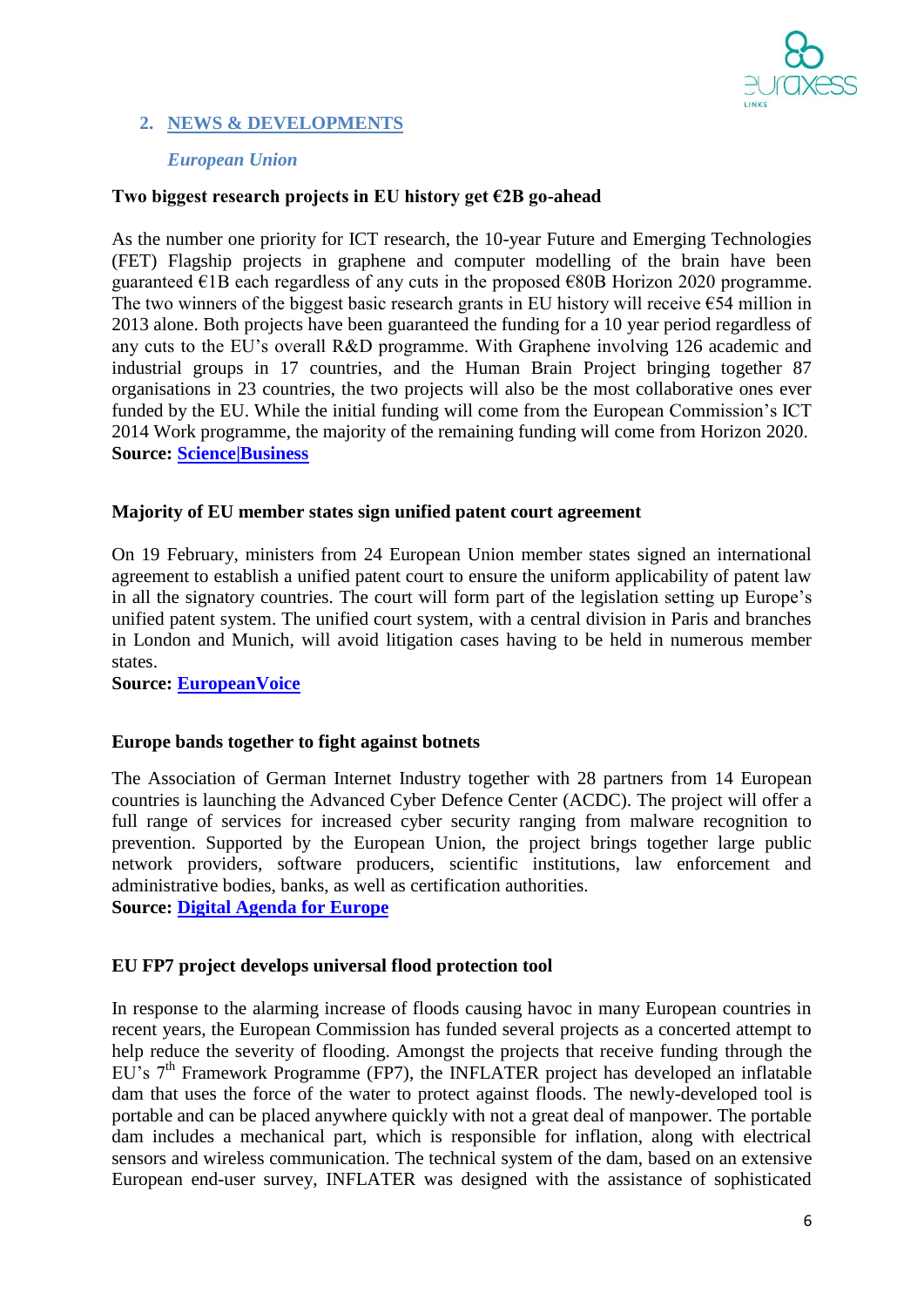

Finite Element Analysis and Computational Fluid Dynamics modelling techniques. The system is now ready for validation on a laboratory scale and on the field at various test locations.

# **Source: [CORDIS](http://cordis.europa.eu/fetch?CALLER=EN_NEWS&ACTION=D&SESSION=&RCN=35526)**

#### **EU supports advances in renewable energy**

In support of the European Union's aims of generating 20% of energy from renewable sources by 2020, 23 innovative renewable energy demonstration projects in 16 EU Member States have been awarded EUR 1.2 billion. The projects cover areas such as advanced biofuels, concentrated solar power and geothermal power, wind power, ocean energy and distributed renewable management (smart grids). Over 50% of the funding comes from NER300, one of the world's largest funding programmes for demonstrations of CCS and innovative renewable energy technologies. The NER300 programme acts as a vehicle for demonstrating environmentally safe carbon capture and storage (CCS) and innovative renewable energy sources (RESs) technologies at a pre-commercial scale within the European Union. By devising novel ways to create more renewable energy, the EU hopes to cut greenhouse gas emissions and become less dependent on imported energy. Collectively, the 23 projects are expected to increase annual renewable energy production in Europe by some 10 TWh, the equivalent of the annual fuel consumption of more than a million passenger cars. The projects will be co-financed with revenues obtained from the sale of 200 million emission allowances from the New Entrants' Reserve (NER) of the EU Emissions Trading System.

**Source: [CORDIS](http://cordis.europa.eu/fetch?CALLER=EN_NEWS&ACTION=D&SESSION=&RCN=35466)**

#### **Europe's Fastest Computer inaugurated at Jülich**

Jülich's new supercomputer JUQUEEN was inaugurated at Forschungszentrum Jülich in the presence of representatives of the German Federal Ministry of Education and Research (BMBF) and the Ministry of Innovation, Science and Research of the state of North Rhine-Westphalia (MIWF). The supercomputer is currently the fastest in Europe and has a peak performance of 5.9 petaflops, that means about six quadrillion (1015) arithmetic operations per second.

**Source: [Research-in-Germany](http://www.research-in-germany.de/122994/2013-02-18-europe-s-fastest-computer-inaugurated-at-j-lich,sourcePageId=8240.html)**

#### **302 top researchers awarded €680 million in EU funding**

The European Research Council (ERC) is awarding  $6680$  million to 302 senior research leaders in 24 different countries across Europe, in the latest competition for its prestigious 'Advanced Grants'. With up to  $\epsilon$ 2.5 million per project, the funding allows these scientists to pursue their most ground-breaking ideas at the frontiers of knowledge together with their own teams. The projects selected cover a wide range of topics. Advanced grants are awarded to well-established top researchers of any nationality or age, who are scientifically independent and with a recent research track-record and a profile which identifies them as leaders in their respective field(s). In this Advanced Grant call, the selected candidates hold 32 different nationalities. They will conduct their research projects in over 160 institutions across 24 different European countries.

# **For more information: [ERC](http://erc.europa.eu/sites/default/files/press_release/files/press_release_adg2012_results.pdf)**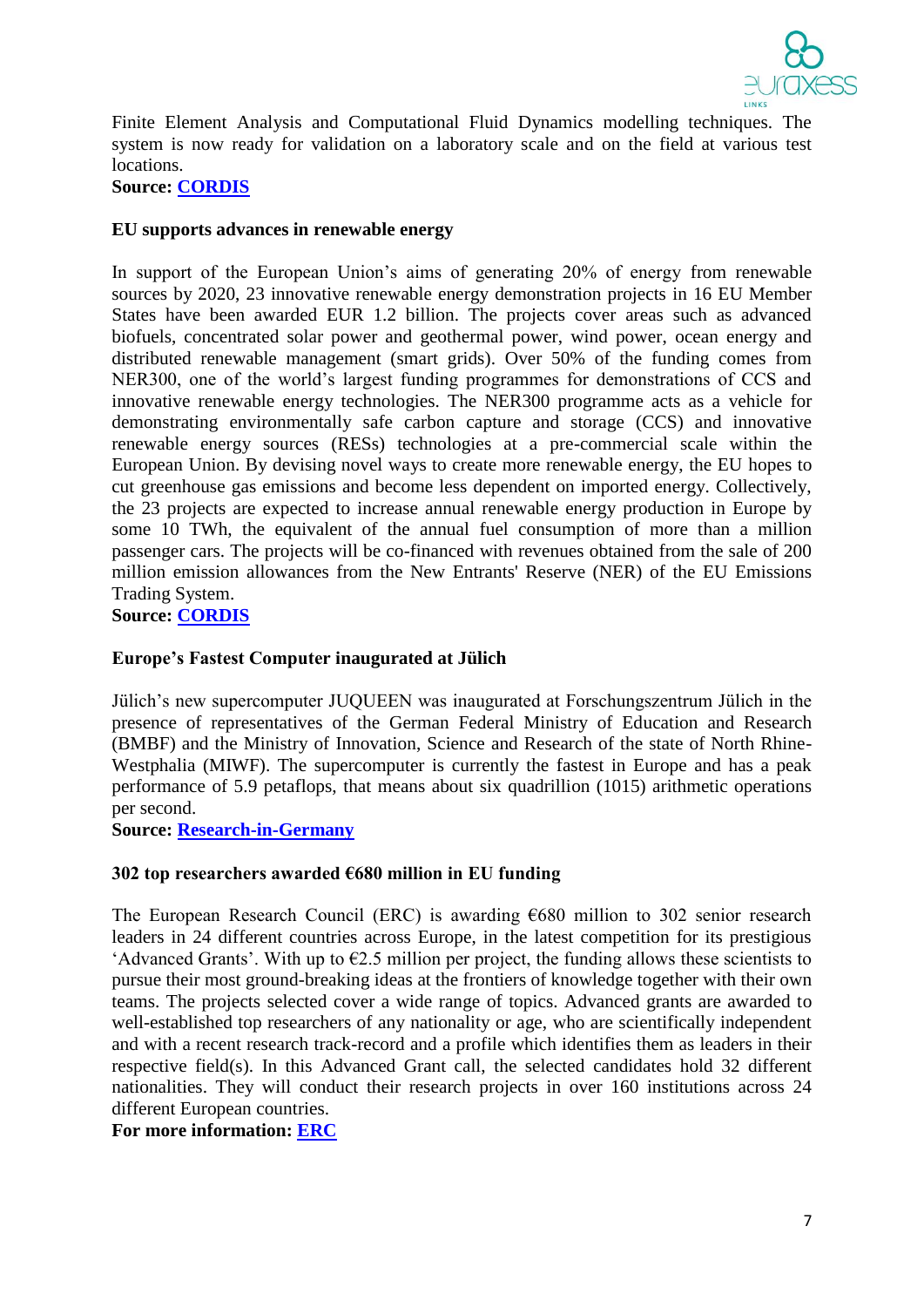# *ASEAN*



# **SINGAPORE: A\*STAR's IME to collaborate with Norwegian company to develop sensor for oil and gas applications**

A\*STAR's Institute of Microelectronics has signed an agreement to collaborate with Petroleum Geo-Services (OSE:PGS), a focused geophysical company headquartered in Oslo, Norway, to develop a high performance Micro-Electromechanical Systems (MEMS) based sensor for deep sea seismic oil and gas exploration. The MEMS sensor is targeted for incorporation into a PGS commercial streamer system to acquire more precise seismic data during seismic survey to locate and estimate the size of offshore oil and gas reserves. The collaboration leverages IME's rich experience in designing high performance MEMS sensor, MEMS process platform and in-house packaging capability, and PGS's expertise in seismic exploration. The project will demonstrate a MEMS sensor and provide guidelines for the packaging and integration with ASIC in the next phase. **Source: [A\\*STAR](http://www.a-star.edu.sg/Media/News/PressReleases/tabid/828/articleType/ArticleView/articleId/1772/Default.aspx)**

# **INDONESIA: Cyber Security Centre set up at Institut Teknologi Bandung, Jatinangor**

Indonesia's first Cyber Security Centre will be set up at the Institut Teknologi Bandung (ITB) Jatinangor with support from the Korean International Cooperation Agency (KOICA). Indonesia remains vulnerable to cyber-crimes such as data theft, phishing, industrial espionage, or misuse of data. The Cyber Security Center on ITB campus will be set up with technical expertise from the Korean government and financial support of Rp 55 billion. The Centre will be comprised of three floors, consisting of an auditorium, exhibition area, cyber security laboratory, as well as research and teaching facilities. **Source: [ITB](http://www.itb.ac.id/en/news/3813)**

# **SINGAPORE: Scientists from Singapore and Germany make ground-breaking discovery in medical biology**

Scientists from Singapore and Germany have identified that the proteins lamin A (*Lmna*) and lamin B receptor (*Lbr*) are essential for holding silent genes in their correct position at the edge of the nucleus, in the form of heterochromatin. A deviation from their normal position will cause the genes to malfunction, leading to heart failure, vascular disease and muscle wasting. The discovery is crucial for the understanding of diseases. The findings by Audrey Wang and Colin Stewart of A\*STAR's Institute of Medical Biology and Irina Solovei, Boris Joffe and Heinrich Leonhardt of the Ludwig Maximillian University in Munich, Germany, were recently published in the prestigious journal *Cell.*  **Source: [A\\*STAR](http://www.a-star.edu.sg/?TabId=828&articleType=ArticleView&articleId=1775)**

# **SINGAPORE: Discovery of genes responsible for cornea blindness by scientists in Singapore**

Scientists at Singapore Eye Research Institute and A\*STAR's Genome Institute of Singapore have succeeded in identifying genes for central corneal thickness that may cause potentially blinding eye conditions. The authors jointly led a multi-centre study involving 55 hospitals and research centres around the world. They performed a meta-analysis on more than 20,000 individuals in European and Asian populations. Their findings were published in the prestigious science journal, *Nature Genetics (6 January, 2013)*. Prof Aung Tin, Deputy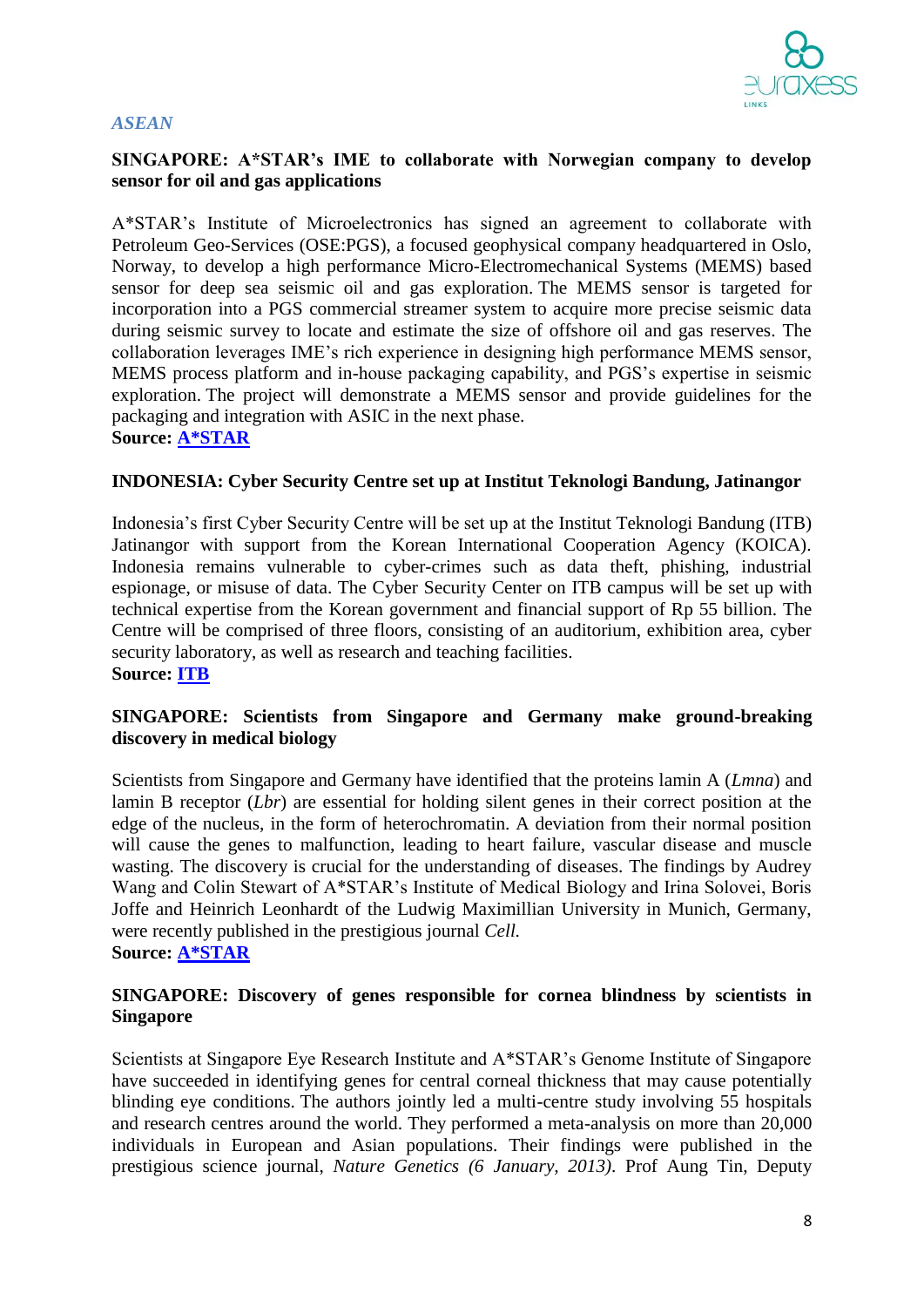

Director, Singapore Eye Research Institute (SERI) and a senior consultant ophthalmologist and Head of Glaucoma Service at Singapore National Eye Centre and a co-author of the paper, said, "This was a tremendous achievement, involving many centres from several countries around the world. Singapore played a major role in this work […]." **Source: [A\\*STAR](http://www.a-star.edu.sg/Media/News/PressReleases/tabid/828/articleType/ArticleView/articleId/1762/Default.aspx)**

# **SINGAPORE: Singapore-Netherlands cooperation on advanced water treatment**

PUB, Singapore's national water agency, and Dutch advanced water technology company PWN Technologies have signed a Memorandum of Understanding detailing further areas of collaboration in advanced water treatment. Both parties will work together to realize scientific and technological benefits by developing knowledge-intensive programs and projects. "PUB is always on the lookout for innovative water solutions and the best way forward is through R&D collaborations with the private sector, which allows the various parties to mutually leverage on synergies gained from marrying expertise and technological resources. We look forward to a rewarding long-term partnership with PWN Technologies to not only meet Singapore's growing water demand more efficiently, but also add vibrancy to the local water R&D landscape, and boost Singapore's status as a global hydrohub", said Mr Chew Men Leong, Executive Director of EWI.

PUB and PWN Technologies, through their appointed representatives, will also collaborate to co-organize the Global Water Utilities Innovation Forum in Amsterdam on how the water industry can address the future challenges of dwindling water supply, energy and sustainability. This Forum is the second in the Singapore International Water Week (SIWW) series of Forums focused on water utilities leaders with the overarching theme – "Co-creating Future Solutions for Utilities". Held in November 2013 in the lead-up to Amsterdam International Water Week, the Forum will bring together global water utilities leaders from the Americas, Europe and Africa regions to share challenges and co-create solutions. The inaugural Forum in Singapore – titled "SIWW Water Utilities Leaders Forum - Mapping Challenges and Solutions" will be held in September 2013, bringing together water utilities leaders in the Asia-Pacific and Middle East regions. The outcomes of both high-impact discussions will also be showcased at SIWW 2014.

**Source: [PUB](http://www.pub.gov.sg/mpublications/Pages/PressReleases.aspx?ItemId=359)**

#### **SINGAPORE: Austrian population researcher shares findings on population issues**

Austria's IIASA World Population Program Leader Wolfgang Lutz shared his research on population issues in Singapore during a research trip. Population issues are currently a topic of intense public discussions in Singapore. In January, the government of Singapore released a population white paper, suggesting that significant immigration of non-resident workers should result in an increase of the total population from currently 5.3 million to 6.5 to 6.9 million by 2030. While immigration into the country proceeds quickly, the fertility rates of Singaporeans have declined to a record low, to even lower levels than any country in Europe. The government is very interested in policies that would help to increase the birth rate. The comparative population analysis on low fertility countries in Europe conducted at the International Institute for Applied Systems Analysis (IIASA) can provide relevant insights into the correct measurement of fertility decline and the reasons behind it, as well as its potential impacts. Prof Lutz delivered several lectures in Singapore, including the prestigious NUSS Professorship Lecture on the topic "Singapore: Population and Human Capital". **Source: [IIASA](http://www.iiasa.ac.at/web/home/about/news/IIASA-population-researchers-in-Singapore.en.html)**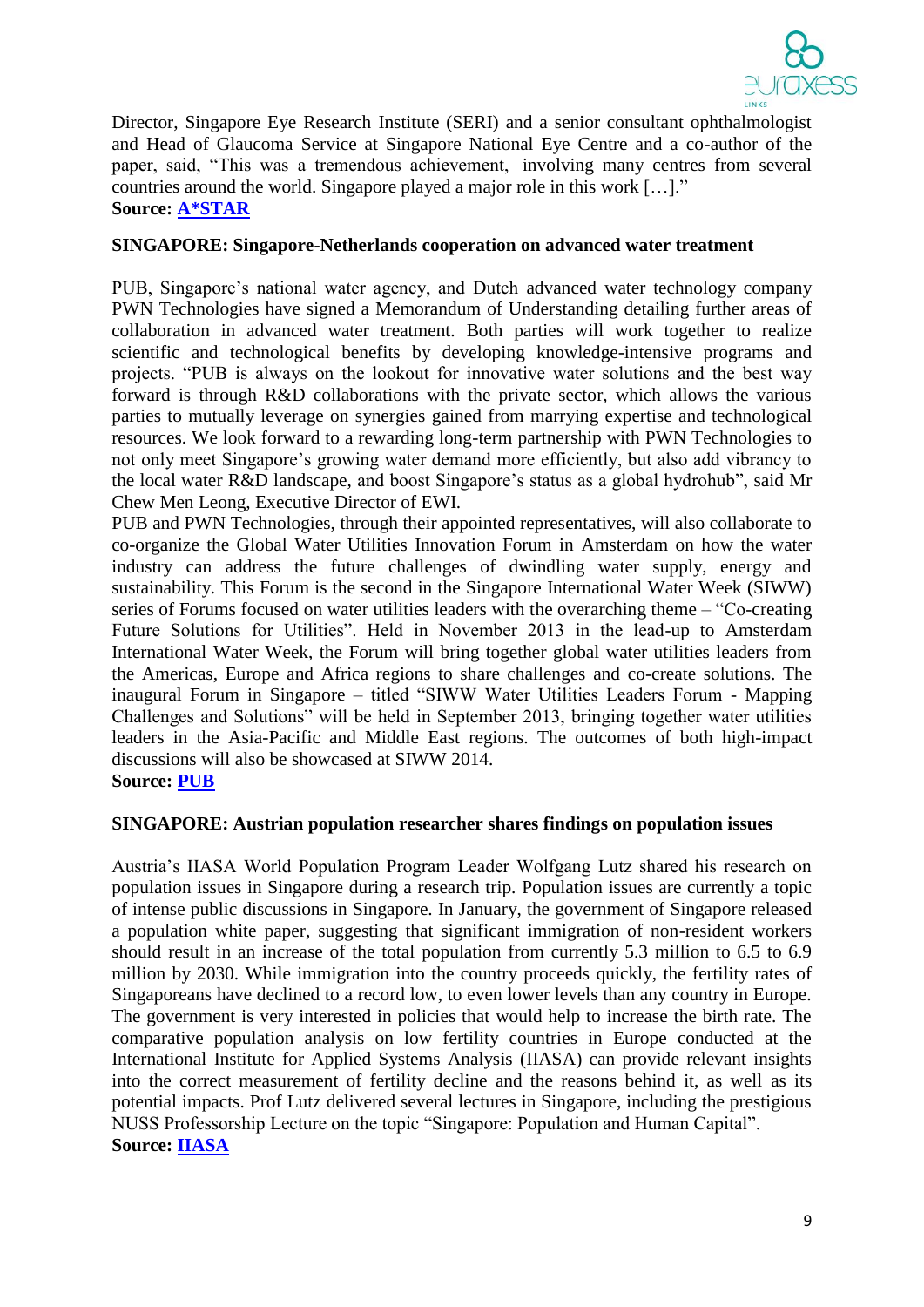

# **3. FELLOWSHIPS & GRANTS**

#### **International Cooperation opportunities in FP7 for ASEAN countries**

DG Research and Innovation has published tailored presentations for various world regions, highlighting the key areas of FP7 with a focus on international cooperation and specific opportunities for ASEAN countries.

Further information can be found here: [DG Research & Innovation: International Cooperation](http://ec.europa.eu/research/iscp/index.cfm?lg=en&pg=infoday-2012) [ASEAN](http://ec.europa.eu/research/iscp/pdf/fp7_infoday_2012/asean_wp_2013.pdf#view=fit&pagemode=none)

# **Open calls in the 7th Framework Programme (FP7)**

Below is a list of all currently open calls in each strand of FP7. The work programmes for 2013 can be found here: [http://cordis.europa.eu/fp7/wp-2013\\_en.html](http://cordis.europa.eu/fp7/wp-2013_en.html)

You can also find a good overview of upcoming calls at EURESEARCH, the platform on European research by the Swiss National Science Foundation (SNSF).

# **COOPERATION**

14 open calls remain in the Cooperation strand of FP7.

- Food, Agriculture and Fisheries, and Biotechnology **1** open call
- Information and Communication Technologies 2 open calls
- Nanosciences, Nanotechnologies, Materials and new Production Technologies (NMP) – **1** open call
- $\bullet$  Energy 1 open call
- Environment (including Climate Change) **2** open calls
- Transport (including Aeronautics) **3** open calls
- Socio-economic sciences and Humanities **1** open call
- Joint Technology Initiatives (Annex IV-SP1) **3** open calls

**Further Information:<http://ec.europa.eu/research/participants/portal/page/cooperation>**

# **IDEAS**

2 open calls remain in the Ideas strand of FP7.

| <b>Call Identifier</b> | <b>Call Title</b>                                                          | <b>Publication</b> | <b>Deadline</b> |
|------------------------|----------------------------------------------------------------------------|--------------------|-----------------|
| <b>ERC-2013-PoC</b>    | Calls for proposals 2013-01-10<br>for ERC Proof of<br><b>Concept Grant</b> |                    | 2013-10-03      |
| <b>ERC-2013-CoG</b>    | Call for proposals for $\vert$ 2012-11-07<br>Consolidator<br>ERC.<br>Grant |                    | 2013-02-21      |

**Further information:** <http://ec.europa.eu/research/participants/portal/page/ideas>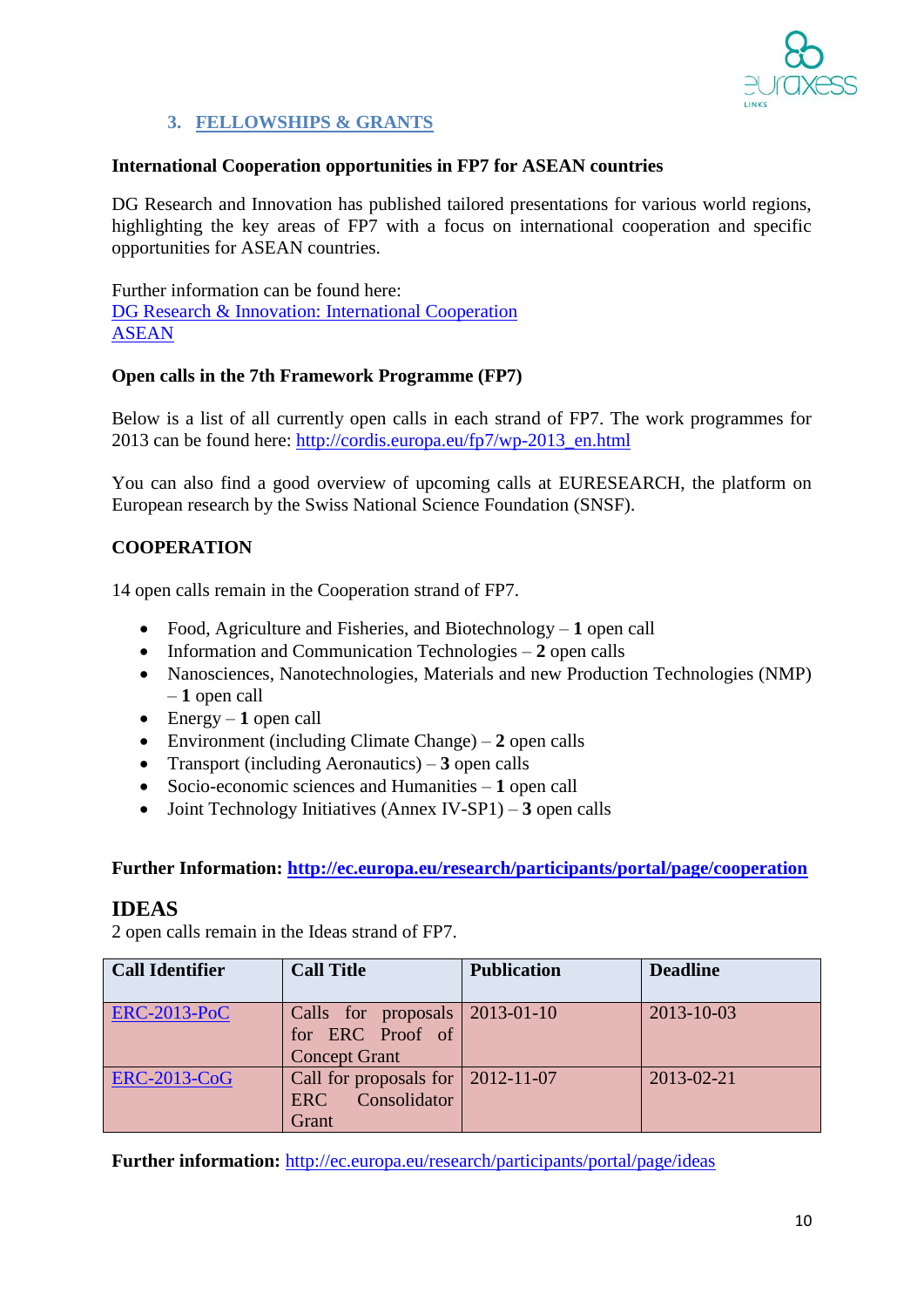

For more general **information for non-European researchers** in the ERC's grants: <http://erc.europa.eu/non-european-researchers>

# **PEOPLE**

1 open call remains in the People strand of FP7.

| <b>Call Identifier</b> | <b>Call Title</b>         | <b>Publication</b> | <b>Cut-off</b> | <b>Deadline</b> |
|------------------------|---------------------------|--------------------|----------------|-----------------|
|                        |                           |                    | dates          |                 |
| FP7-PEOPLE-            | Marie                     | Curie 2012-10-18   | 2013-03-07     | 2013-09-18      |
| 2013-CIG               | <b>Career Integration</b> |                    |                |                 |
|                        | Grants (CIG)              |                    |                |                 |

**Further information:** <http://ec.europa.eu/research/participants/portal/page/people>

# **CAPACITIES**

4 open calls remain in the Capacities strand of FP7.

| <b>Call Identifier</b>               | <b>Call Title</b>                                   | <b>Publication</b> | <b>Deadline</b> |
|--------------------------------------|-----------------------------------------------------|--------------------|-----------------|
| FP7-JPROG-<br>REGIONS-2013           | <b>Joint Programming</b><br>Coordination 2013       | 2012-12-18         | 2013-03-19      |
| FP7-ERAChairs-<br>PilotCall-2013     | <b>ERA Chairs Pilot</b><br>Call                     | 2012-12-18         | 2013-05-30      |
| FP7-ERANET-2013-<br><b>RTD</b>       | <b>ERA-NET Call 2013</b>                            | 2012-07-10         | 2013-02-28      |
| FP7-CDRP-Women-<br><b>Innovators</b> | <b>EU Prize for Women</b><br><b>Innovators 2014</b> | 2012-07-10         | 2013-10-15      |

**++**

# **SWEDEN: General Call for Applications 2013 now open**

The 2013 general call for applications is now open. Closing dates for applications vary between subject areas and calls for application.

- Humanities and Social Sciences, Educational Sciences and Infrastructure and Artistic Research – 26 March 2013
- Medicine and Health 4 April 2013
- Natural and Engineering Sciences 11 April 2013
- Framework grant and graduate school within SIMSAM 17 April 2013

# **Further information: [Swedish Research Council](http://www.vr.se/inenglish/researchfunding/ourgrants2013.4.44482f6612355bb5ee780002186.html)**

**++**

#### **GERMANY: AvH Georg Forster Research Award – call for nominations**

The Georg Forster Award is granted in recognition of a researcher's entire achievements to date to academics of all disciplines whose fundamental discoveries, new theories, or insights have had a significant impact on their own discipline and beyond and who are expected to continue developing research-based solutions to the specific challenges facing transition and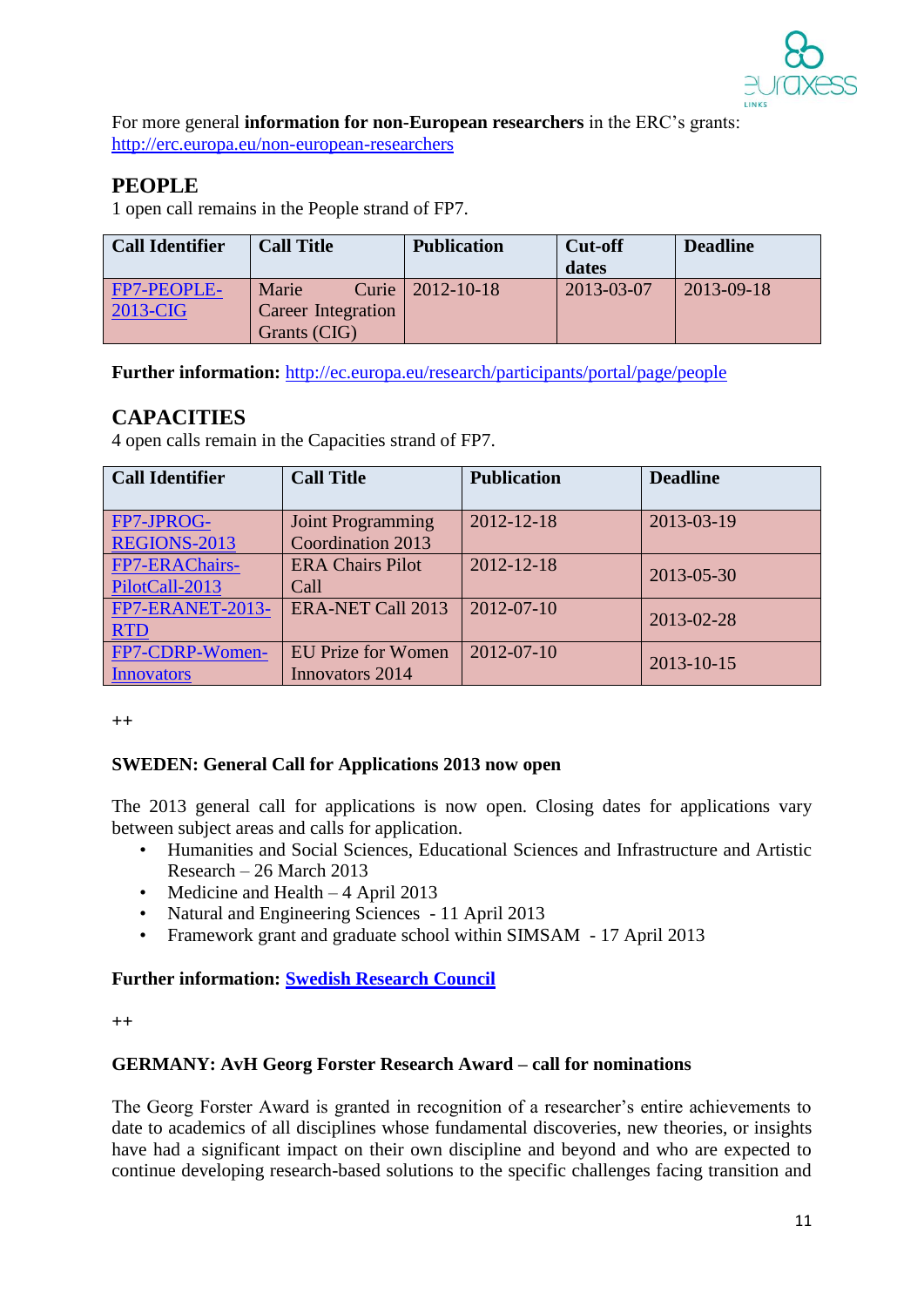

developing countries. Nominees must be nationals of a developing or transition country and must have had their main residence and place of work in one of these countries for at least five years. The award amount totals EUR 60,000. In addition, award winners are invited to conduct a research project of their own choosing in Germany in close collaboration with a specialist colleague. The project duration of about six to twelve months may be divided into segments. In addition, further expenditures (such as travel or language courses) are covered in the context of the invitation to stay in Germany for research purposes. To support the collaboration, the Alexander von Humboldt Foundation may grant additional funding of up to EUR 25,000, particularly for participating in scientific conferences, additional material resources, e.g., specialist literature and scientific equipment for the nominee's own institute, as well as for involving junior researchers. An established academic employed by a university or research institution in Germany must take the initiative to nominate a candidate for the Georg Forster Research Award. Nominations may also be initiated by award winners of the Humboldt Foundation working abroad, provided that the nomination is made jointly with a colleague working in Germany. Self-nomination is not possible.

#### **Deadline for nomination: 15 May 2013 Further information: [AvH](http://www.humboldt-foundation.de/web/georg-forster-award.html)**

**++**

# **AUSTRIA: Institute of Science and Technology, Austria: ISTFELLOW**

IST Austria in Vienna has set up a programme for exceptional postdoctoral researchers partially funded by the European Union, ISTFELLOW. The programme will fund 40 fellows for a period of two years each. ISTFELLOW is open to qualified applicants from all over the world who are interested in spending the postdoctoral stage of their scientific research career at IST Austria. As the research portfolio of the Institute continues to branch out into other areas in the coming years, including physics, chemistry, and mathematics, so will the ISTFELLOW programme. ISTFELLOW will give preference to scientists who have a strong interest in cross-disciplinary approaches. Applications will be accepted at any time, but fellows will be selected twice a year in October and April. The deadlines for each selection are the 15th of September and March. Applicants must have the support of one or more members of the IST Austria faculty who will host them in their research group.

#### **Application deadlines: 15 March and 15 September 2013 Further information: [ISTFELLOW](http://ist.ac.at/istfellow)**

**++**

#### **EMBO funding for Courses & Workshops**

Biannual selection by a committee of EMBO Members ensures the consistent high quality and novelty of EMBO-funded courses, workshops and conferences. The commitment of the scientific organizers guarantees the long-term success of the programme to inform and train researchers at all career stages. With over 80 meetings attracting more than 8,000 participants every year, EMBO offers the largest number of scientific training events in Europe. Funding is available for conference series, workshops, practical courses and symposia as well as plenary lectures. EMBO assists organizers with websites, posters and registration.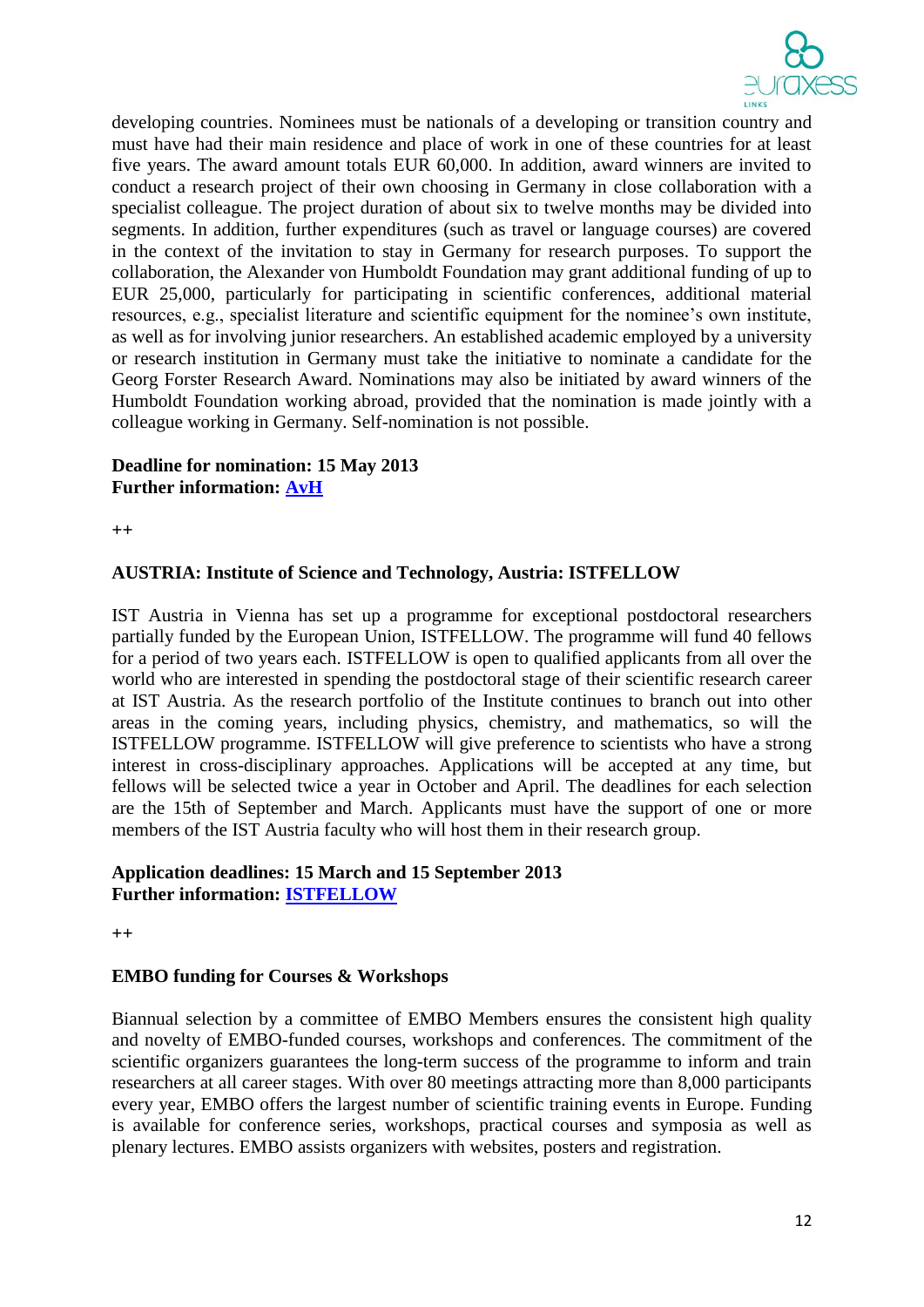

# **Further information: [EMBO Courses & Workshops](http://www.embo.org/funding-awards/courses-workshops)**

**++**

# **TWAS Postgraduate Research Fellowship for Developing Countries Students**

Each year, the TWAS Fellowship Programmes, which operate under agreements with governments and national organizations in developing countries, offer a number of fellowships to young scientists from developing countries to carry out postgraduate research in developing countries other than their own. Currently, there are eleven fellowship programmes for postgraduate research, implemented in collaboration with the partner organizations. Deadlines vary according to the country.

#### **Further information: TWAS - [Third World Academy of Sciences](http://twas.ictp.it/)**

# **4. JOBS**

#### **EURAXESS Jobs**

There are currently 6293 research jobs and fellowship programmes (all over Europe and in all disciplines) accessible via the EURAXESS Jobs database.

To learn more about these programmes and the application procedures, or to post your CV on the database, please visit the Jobs web site: http://ec.europa.eu/euraxess/jobs

| For | the    | latest                                                 | research | iobs | go         | directly | to:     |
|-----|--------|--------------------------------------------------------|----------|------|------------|----------|---------|
|     |        | http://ec.europa.eu/euraxess/index.cfm/jobs/latestjobs |          |      |            |          |         |
| To  | access | information                                            | on.      |      | fellowship | and      | grants: |

<http://ec.europa.eu/euraxess/index.cfm/jobs/fgNationalLevel>

# **GERMANY: 4 Junior Professorships at Stuttgart Research Centre of Simulation Technology (Sim Tech)**

Located at and funded by the University of Stuttgart in the framework of the Excellence Initiative of the German state and federal governments as Cluster of Excellence ExC 310 Simulation Technology (SimTech), the research centre offers the following 4 juniorprofessorial positions: (1) Computational Micromechanics and Material Design at the Institute of Applied Mechanics; (2) Computational Methods for Uncertainty Quantification at the Institute of Hydromechanics and Modelling of Hydrosystems; (3) Molecular Thermodynamics at the Institute of Thermodynamics and Thermal Process Engineering; and (4) Socio-cognitive Systems Informatics at the Institute of Visualisation and Interactive Systems.

**Application deadline: 31 March 2013 Further details: [Sim Tech](http://www.simtech.uni-stuttgart.de/ueberuns/stellen/)**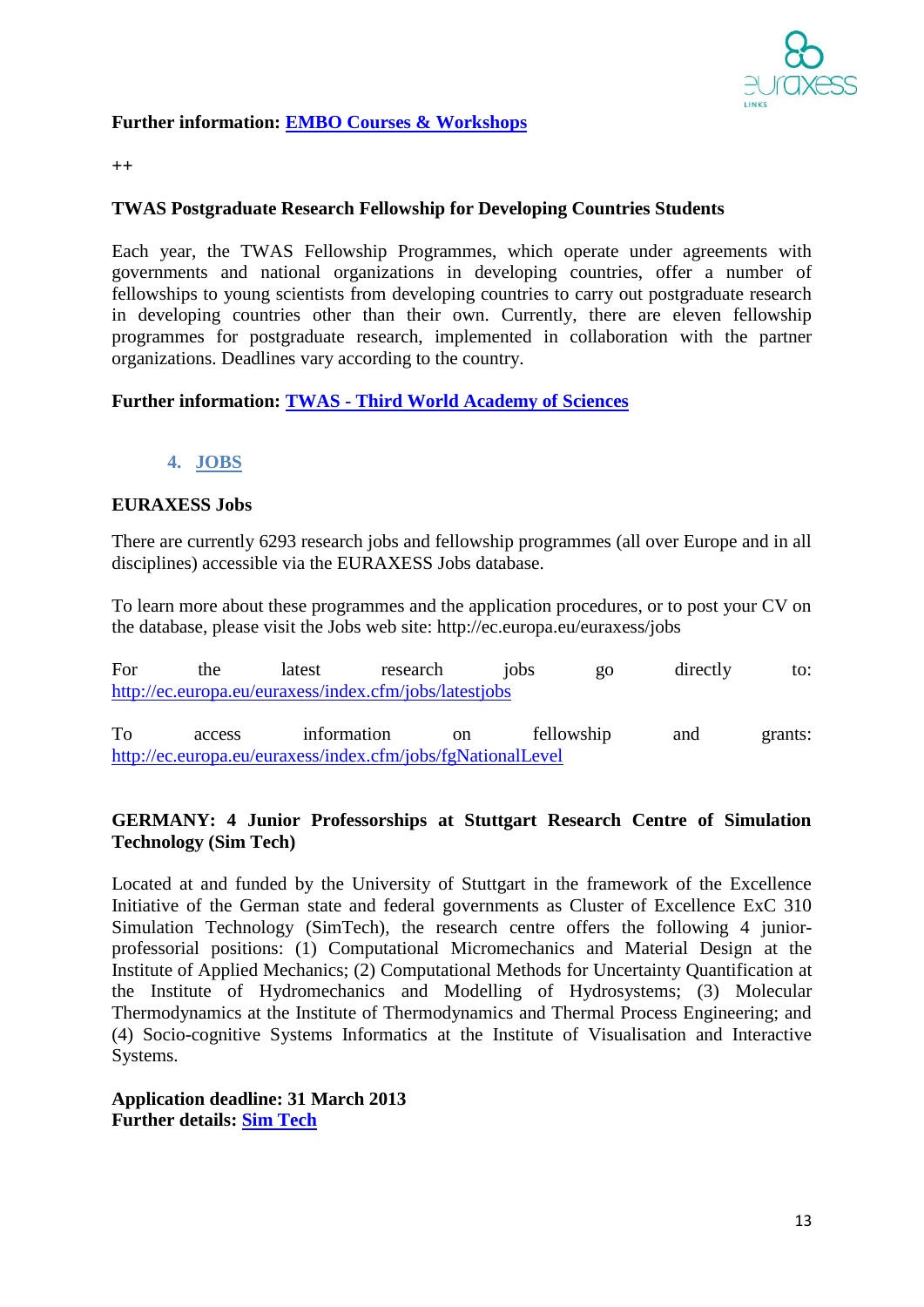

# **5. FORTHCOMING EVENTS**

# **EMBO Events Calendar**

Find the latest event announcements of the European Molecular Biology Organisation at **[EMBO Events Calendar.](http://www.embo.org/events)**

#### **EU Centre in Singapore**

The latest events can be found at **[EU Centre Events](http://www.eucentre.sg/events.php)**

#### **EU: Experts for Horizon 2020 Advisory Groups: Call for expressions of interest**

The European Commission is widening its search for experts from all fields to participate in shaping the agenda of Horizon 2020, the EU's future funding programme for research and innovation. The experts of the advisory groups will provide high quality and timely advice for the preparation of the Horizon 2020 calls for project proposals. The Commission is calling for expressions of interest with the aim of creating lists of high level experts. Individuals in their personal capacity, representatives of collective interest groups and representatives of organisations can express their interest. Each advisory group shall be representative of the broad constituency of stakeholders, including industry and research actors as well as representatives of civil society, for the Horizon 2020 challenges/objectives concerned. The experts of the group will be designated in accordance with the Commission rules on expert groups.

Expertise is called for within the following areas: researcher mobility, Future and Emerging Technologies (FET), Research infrastructures (including e-Infrastructures),Information and Communication Technologies (ICT), Nanotechnologies, Health, demographic change and wellbeing, Food security, sustainable agriculture, marine and maritime research and the bioeconomy, Secure, clean and efficient energy (including nuclear energy), Smart, green and integrated transport, Climate action, resource efficiency and raw materials and Inclusive, innovative and secure societies.

The call for expressions of interest will stay open for the lifetime of the Horizon 2020 programme. Experts can register at any time; however only those having expressed their interest no later than 6 March 2013 will be taken into account for the setting up of the first Horizon 2020 Advisory Groups. Expressions of interest received after this date will be taken into account for the renewal of groups at the end of each mandate.

# **Deadline for expression of interest: 6 March 2013 Further Information: [Horizon2020](http://ec.europa.eu/research/horizon2020/index_en.cfm?pg=h2020-experts)**

**++**

# **European Parliament to host 5-day conference on "EU Science: Global Challenges, Global Collaboration" (ES:GC2), Brussels, 4 March 2013**

The conference brings together science policy makers, scientists and industry representatives from 100 countries. The primary focus of the gathering will be Horizon 2020, the EU's funding instrument for collaborative research and innovation beyond 2014 which places EU research at the centre of the international response to global challenges. ES:GC2 is convened by ISC, Intelligence in Science, under the auspices of the Irish Council Presidency in conjunction with Sean Kelly MEP and other members of the European Parliament.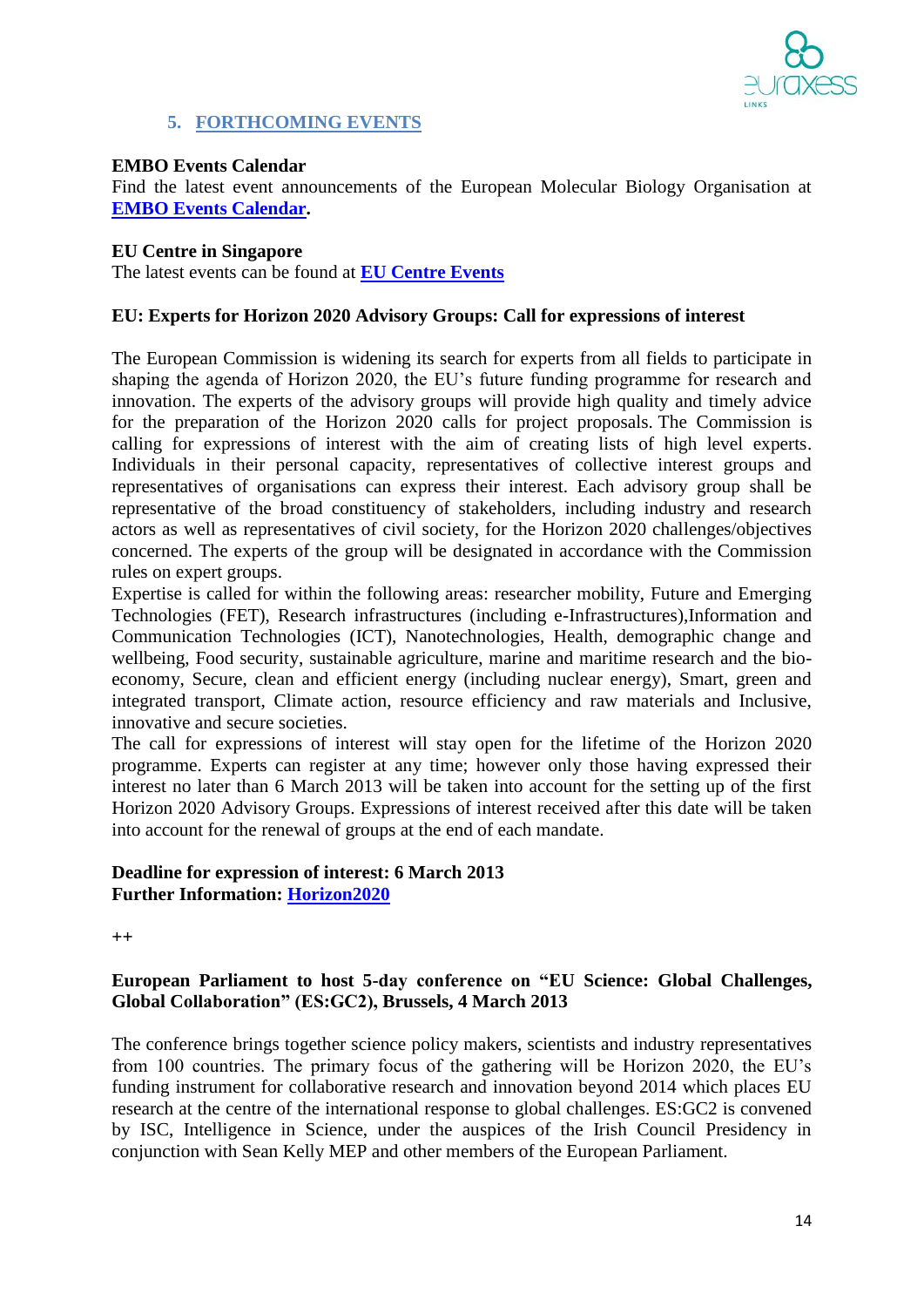

# **Further information: [ES:GC2](http://www.globalsciencecollaboration.org/home)**

**++**

# **ESOF 2014 Copenhagen – call for proposals now open**

Euroscience Open Forum (ESOF) 2014 is a biennial, interdisciplinary, pan-European general science meeting, which aims to showcase the latest advances in science and technology, promote a dialogue on the role of science and technology in society and public policy and stimulate and provoke public interest, excitement and debate about science and technology. ESOF 2014 will focus on the following scientific themes: The Healthy Society; A Revolution of the Mind; Global Resource Management; Learning in the 21st Century; Green Economy; Material and Virtual World; Urbanization, Design and Liveability; and, Science, Democracy & Citizenship.

#### **The deadline for scientific session proposal is 9 May 2013 Further information: [ESOF 2014](http://esof2014.org/calls-for-proposals)**

**++**

# **SINGAPORE: Singapore's Institute of Physics and UK's Institute of Physics coorganise Nano-sciences Workshop, 4 – 6 March**

The Institute of Physics Singapore (IPS) is the leading scientific body for physics in Singapore, with elected members from local institutes; namely the National University of Singapore's Physics Department, Nanyang Technological University (NTU)'s School of Physical and Mathematical Sciences (SPMS), and the National Institute of Education's Faculty of Natural Sciences and Science Education. The Institute hopes to raise awareness and interest in physics amongst the general public through the organisation of physics-related events, held in conjunction with other institutions in Singapore. A workshop on Nanosciences will be held from 4 to 6 March 2013 at the SPMS, NTU. The workshop is co-organised with the Institute of Physics of the United Kingdom (IOP).

# **Further information: [IPSmeeting](http://www.ipsmeeting.org/)**

**++**

# **SINGAPORE: Workshop on Applied Cryptography (side-channel attacks), 21 March 2013, NTU**

The Physical Analysis and Cryptographic Engineering (PACE) Research Group at Nanyang Technological University is organizing a one-day workshop on applied cryptography with a special focus on side-channel attacks on March 21, 2013. Eight selected speakers from Singapore and Germany will present state of the art research in the field of side-channel attacks and countermeasures. The workshop is free of charge.

# **Registration deadline: 18 March 2013 Further information: [PACE](https://sites.google.com/site/workshopappliedcryptography)**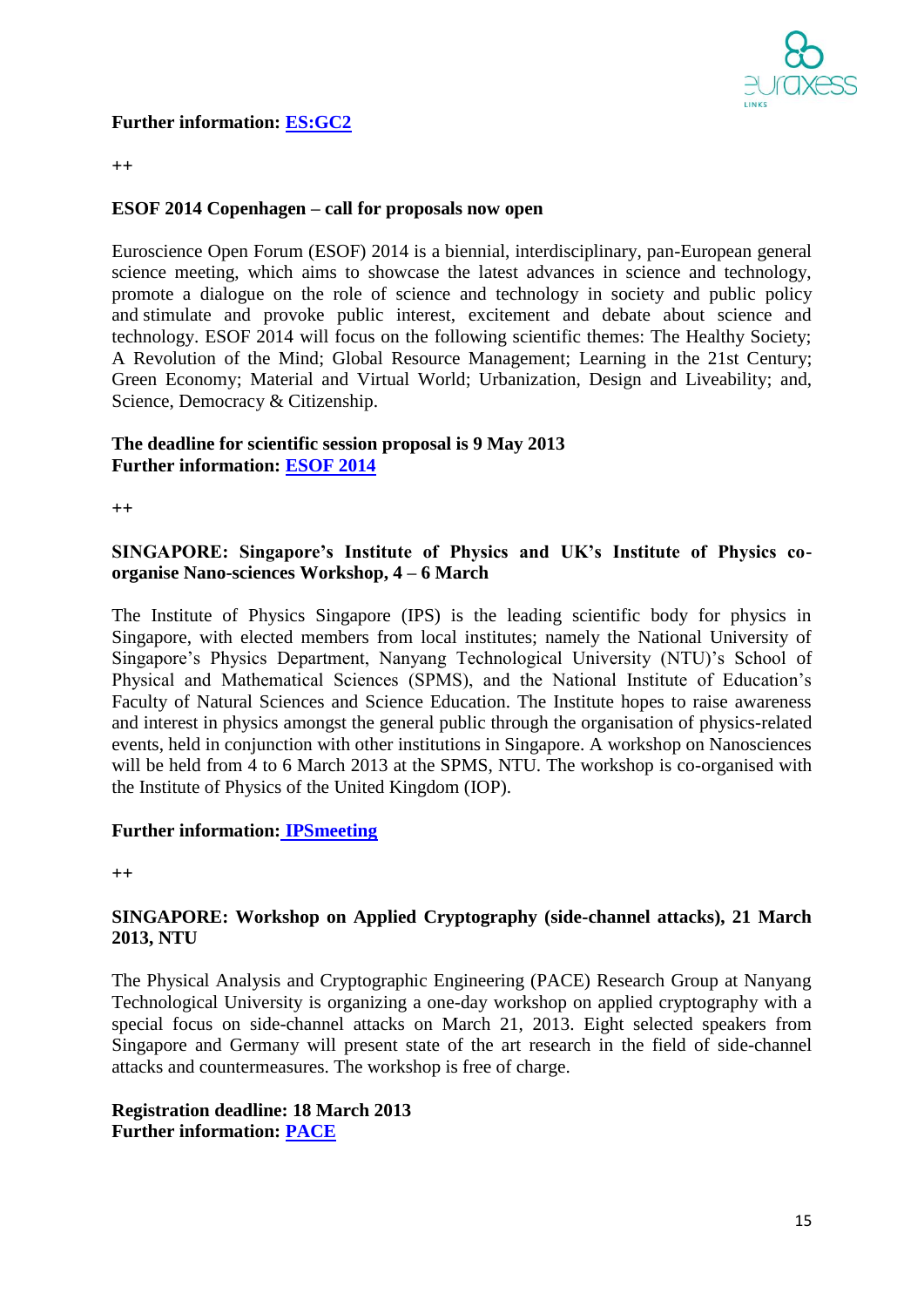

# **SINGAPORE: 3rd Nano Today Conference, 8-11 December 2013, Biopolis**

The organizers of the 3rd Nano Today Conference to be held at Biopolis, Singapore on 8 to 11 December invite abstracts on the following conference topics:

- Synthesis and Self-Assembly of Nanocrystals, Nanoparticles and Thin Films
- Functionalization and Size-Dependent Properties of Nanocrystals, Quantum Dots and Nanowires
- Processing and Templating of Nanotubes and Nanoporous Materials
- Tailoring of Polymeric Nanoparticles, Organic-Inorganic Nanocomposites and Biohybrids
- Nanosystems for Biological and Medical Applications
- Nanosystems for Sensing, Diagnostic, Imaging, Magnetic, Electronic and Structural Applications
- Nanomaterials for Energy and Environmental Applications
- Nanomaterials for Chemical and Catalytic Applications

# **Abstract deadline: 1 April 2013 Further information: [Nano Today 2013](http://www.nanotoday2013.com/)**

**++**

# **SINGAPORE: Nanyang Technological University (NTU) to host Singapore-Sweden workshop**

Together with the National University of Singapore (NUS) and the Agency for Science, Technology and Advanced Research (A\*STAR), NTU will hold a workshop with scientists from Sweden. The event will take place from 11 to 13 March 2013 in Singapore.

**++**

# **SINGAPORE: World Health Summit, Regional Meeting, 8 – 10 April 2013**

The World Health Summit will be holding its first regional meeting outside of Berlin, in Singapore to provide a platform for health care policy makers, experts, and practitioners to discuss and exchange ideas on current issues of medical research, innovation and health systems and find solutions for today's health challenges in Asia. Themed "Health for Sustainable Development in Asia" this high level meeting will be held in Singapore from April  $8<sup>th</sup>$  to 10<sup>th</sup>, 2013, at the Ritz-Carlton, Millenia Singapore. The Prime Minister of Singapore, Mr Lee Hsien Loong, will be Guest-of-Honor at the Official Opening Ceremony on April  $8<sup>th</sup>$ .

#### **Further information: [WHS](http://www.worldhealthsummit.org/whsrma2013/)**

**++**

# **INDONESIA: Call for Papers - 2013 International Conference on Computer, Control, Informatics and its Applications, Jakarta, 19 – 21 November**

The 2013 International Conference on Computer, Control, Informatics and its Applications (2013 IC3INA) will be held in Jakarta, Indonesia from  $19 - 21$  November. This is an annual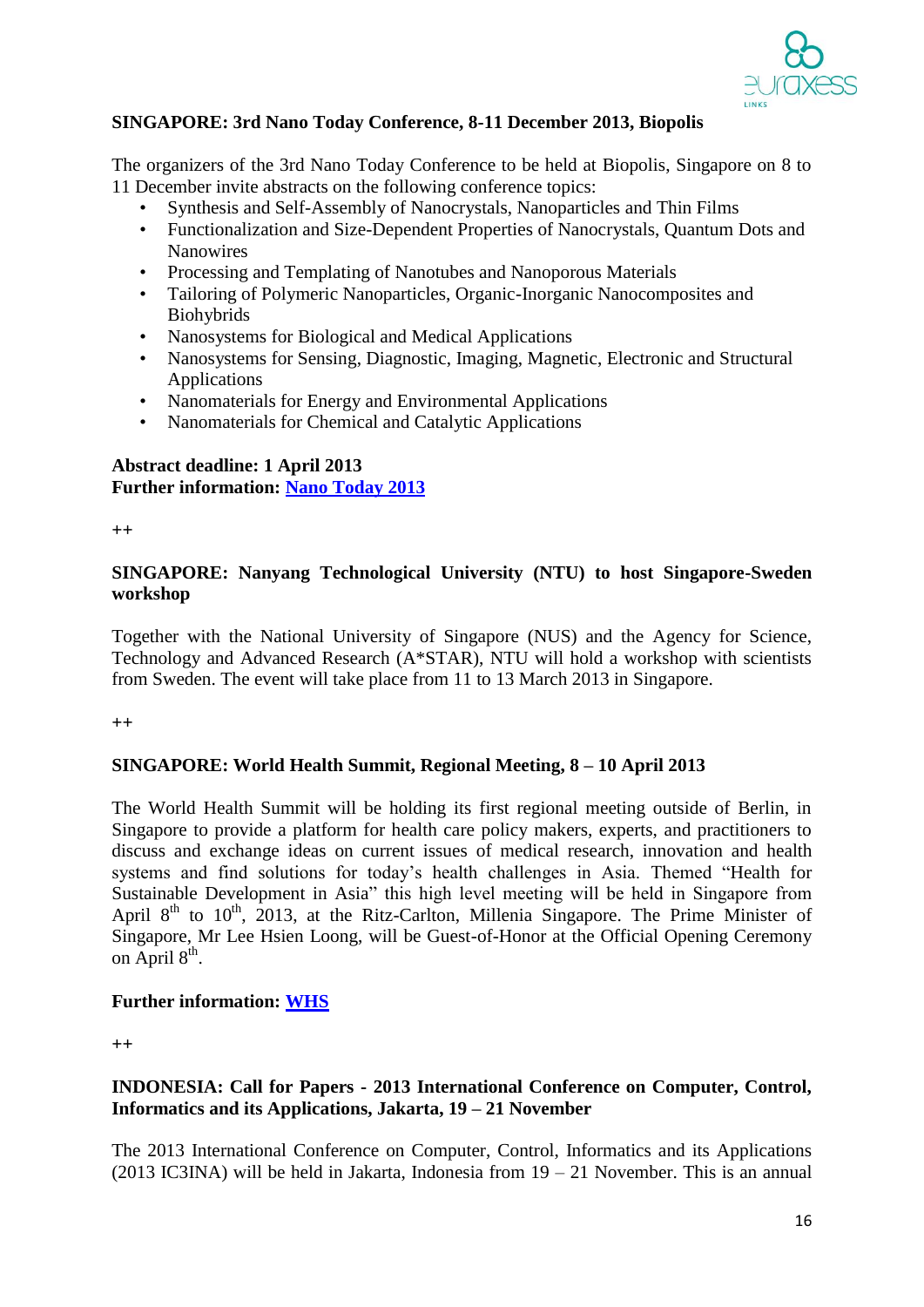

event co-organized by the Research Center for Informatics, the Indonesian Institute of Sciences (LIPI) and IEEE Indonesia Section. It is intended to gather researchers, scientists, engineers, scholar students and practitioners to present their research findings, innovations and developments, and to exchange ideas on the progress of advanced technologies of computer, control, informatics and its applications. Submissions of paper proposals are invited for the following four tracks: computer, control, informatics and applications.

# **Deadline for submission of papers: 28 June 2013 Further details: [2013 IC3INA](http://www.lipi.go.id/)**

**++** 

# **AUSTRIA: Vienna Summer University Green.Buildings.Solutions (28 July – 18 August) – register before 28 April**

"Think sustainable. Take care of your future – now" is the motto of this year's Master's-level study programme from Summer University Green.Buildings.Solutions. The course is targeted at architecture and engineering students and graduates with an interest in sustainability from anywhere in the world. The programme addresses the key ecological, economic, technical and societal aspects of sustainable planning and building. International participants will also have the unique opportunity of examining specialist content from an interdisciplinary perspective and experiencing it in practice.

# **Further information: [Green.Buildings.Solutions.](http://www.inex.org/study-abroad/green-building-solutions-vienna/)**

**++**

#### **BELGIUM: World Research and Innovation Congress, 5 & 6 June 2013, Brussels**

The World Research and Innovation Congress will bring together 500 experts from the global scientific health community including researchers, policy-makers, NGOs and other stakeholders to exchange experiences, to build partnerships and to discuss strategies on future challenges.

#### **Abstracts are accepted on a rolling application deadline Further information: [WRIC](http://www.worldresearchcongress.com/register.php)**

**++**

# **FRANCE: The European Robotics Forum 2013 (Lyon) – online registration now open**

Over 350 scientists, company representatives and robotics officials from the European Commission are expected to attend this 3-day event from 19 to 21 March 2013. The programme foresees ample opportunity for companies and researchers to meet and interact in workshops and seminars on the latest developments in robotics. Participants in the European Robotics Forum 2013 have free access to the 3<sup>rd</sup> Innovation Robotics Summit INNOROBO.

# **Further details: [Eurorobotics2013](http://www.eurobotics2013.com/) & [INNOROBO](http://www.innorobo.com/index.php?lang=en)**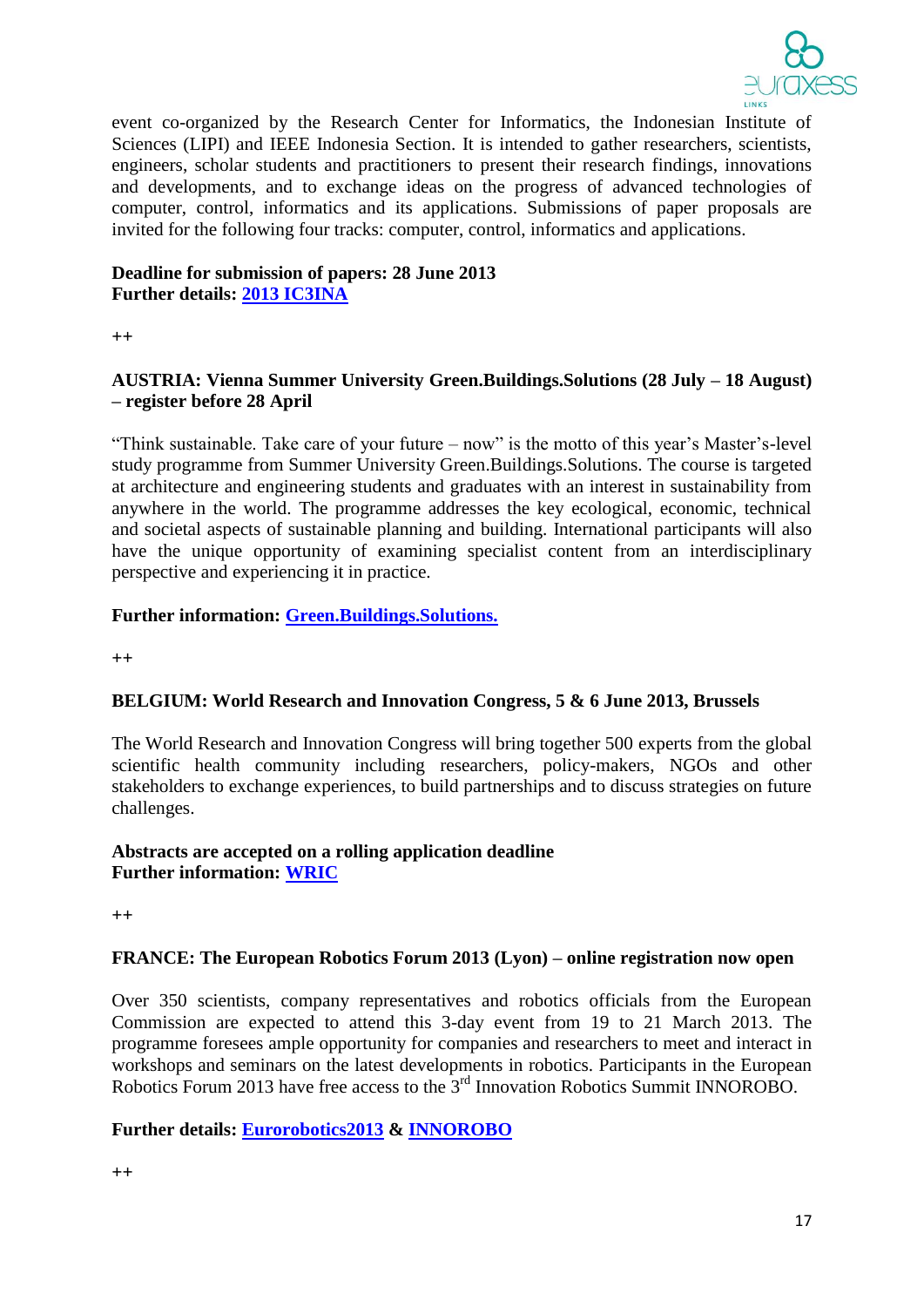

# **FRANCE: Chip-to-Cloud Security Forum 2013 – call for papers**

Chip-to-Cloud Security Forum offers a high level international conference for researchers from academia and information security professionals from industry R&D, government, standardization bodies to share their vision, to figure out strategies for the future, to point out business opportunities and to seek collaboration prospects, to present state-of-the-art research and discuss the most recent advances in smart security.

#### **The deadline for abstract submission is 22 March 2013 Further information: [Chip-to-Clouds](http://www.chip-to-cloud.com/call-for-papers-2013)**

**++**

# **GREECE: 3rd International Exergy, Life Cycle Assessment, and Sustainability Workshop & Symposium (ELCAS), Nisyros Island, 7 – 9 July**

The 3rd International Exergy, Life Cycle Assessment, and Sustainability Workshop & Symposium (ELCAS) will provide a multidisciplinary international forum for researchers, scientists, engineers and practitioners from all over the world to exchange information, to present high-quality research results and new developments in the wide domain covered by the tools of Exergy Analysis, Life Cycle Assessment (LCA), and issues relating to the environment, and sustainability. Climate Change, Renewable Energy Systems, Sustainable Energy Systems, Smart Energy Systems etc are issues that very much effect the sustainability of countries, regions and cities. All participants will have a chance to discuss the future direction and priorities in the fields.

# **Deadline for submission of abstracts: 25 February 2013 Further information: [ELCAS-3](http://www.elcasnet.com/?goback=.gde_1699127_member_177940041.gmr_1699127.gde_1699127_member_176130103)**

**++**

# **GERMANY: Future Megacities in Action, Hamburg, 14 – 16 May 2013**

The international conference Future Megacities in Action will highlight good practice examples of energy and climate efficient urbanisation from Asia, Africa and America, set against the European background. It will feature the results of the research programme "Future Megacities" funded by the German Federal Ministry of Education and Research since 2005: technical, social and economic solutions developed by participating bilateral and transdisciplinary research teams for and with cities. It will also present innovative approaches taken in other cities that stand out in their efforts towards achieving greater sustainability. Spotlights on urban challenges and needs, workshops and a market place will provide insights into model solutions, products and tangible results.

# **Early registration closes on 28 March 2013. Further information: [Mega Cities](http://www.future-megacities-2013.org/home.html)**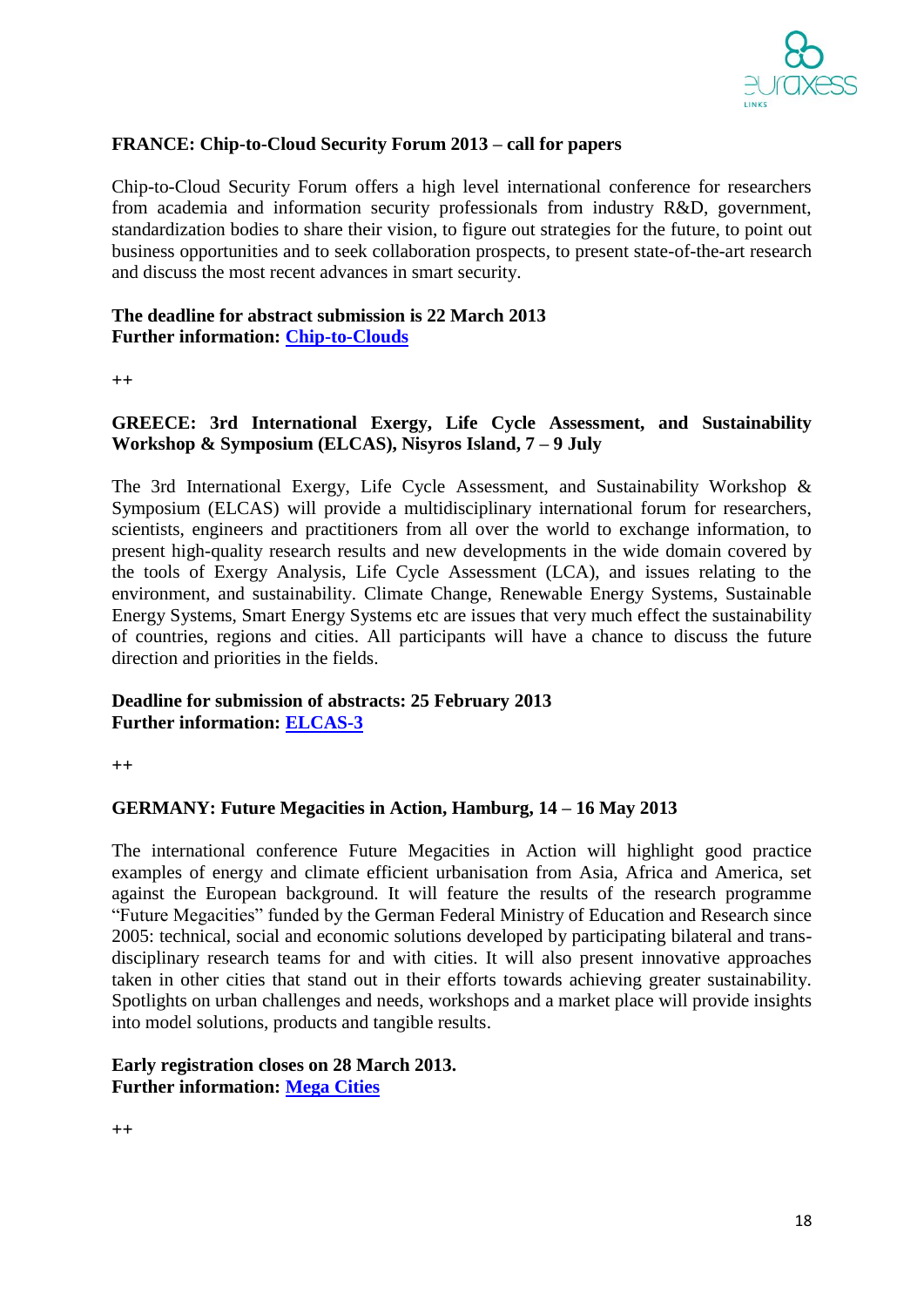

# **WORLD: 3rd World Conference on Research Integrity, Montréal, 5 – 8 May 2013**

The 3<sup>rd</sup> World Conference on Research Integrity will focus international attention on research integrity, responsible conduct of research, and publication of research. Attendees will have opportunities to learn the current state of worldwide progress on research integrity, discuss new challenges and emerging topics, and help shape national and international responses.

The Conference will provide a forum for discussion and exchange of ideas, expertise, and experience among national and institutional leaders, policy makers, research funders, leaders of professional societies, journal editors, publishers, researchers, educators, administrators, and graduate and postdoctoral trainees.

**Early registration deadline: 1 March 2013 Further information: [WCRI2013](http://www.wcri2013.org/overview_e.shtml)**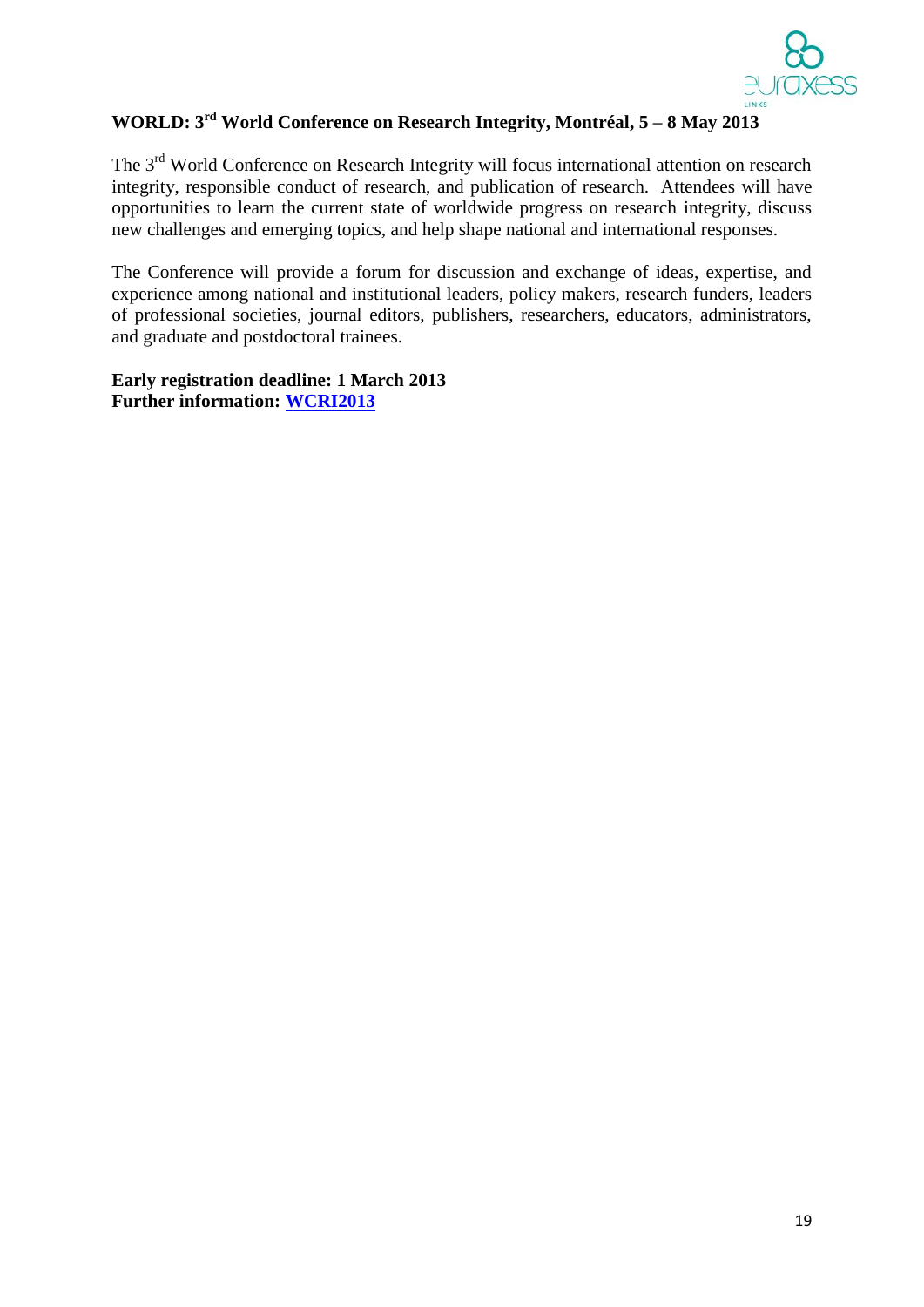

# **6. RESOURCES**

# **Latest Calls**

You can always find the latest calls on the newly set up Research Participant Portal at: [http://ec.europa.eu/research/participants/portal/page/fp7\\_calls](http://ec.europa.eu/research/participants/portal/page/fp7_calls)

#### **International Cooperation Activities**

The portal of the European Commission's International Cooperation Activities at <http://ec.europa.eu/research/iscp/>

# **Become an Expert Evaluator for FP7**

The website to register as an expert for research activities is available on CORDIS. The call for experts is open both for individuals and for organizations.

Source: [CORDIS](http://ec.europa.eu/research/participants/portal/page/experts;efp7_SESSION_ID=4XL2RkST2FLgVM1RTQDnG7X7ln2B2vLkVLtTMTZ30WsLhjyQ1JLL!1910695525)

# **Other Research Career Sites**

The Chronicle of Higher Education Careers Service: <http://chronicle.com/jobs/> Find A Postdoc: <http://www.findapostdoc.com/> Find Scholarships in Europe:<http://www.scholarshipportal.eu/> Find PhDs in Europe: <http://www.phdportal.eu/> Academic Jobs EU: [http://www.academicjobseu.com](http://www.academicjobseu.com/) Euro Science Jobs: <http://www.eurosciencejobs.com/> The European Job Mobility Portal:<http://ec.europa.eu/eures/home.jsp?lang=en> EMBO excellence in life sciences: [http://www.embo.org](http://www.embo.org/) EuroBrussels:<http://www.eurobrussels.com/> Jobs at ITER:<http://www.iter.org/jobs> Nature.jobs: <http://www.nature.com/naturejobs/index.html> Jobs.ac.uk: [www.jobs.ac.uk](http://www.jobs.ac.uk/) Research Jobs in Germany: [Research-in-Germany.de](http://www.research-in-germany.de/main/29402/research-career-in-germany.html) [Scholarship Database of the German Academic Exchange Service \(DAAD\)](http://www.daad.de/deutschland/stipendium/en/) Research Jobs in the Netherlands: <http://www.academictransfer.org/> Brainpower Austria: <http://www.brainpower-austria.at/>

# **EURAXESS Portal**

The [EURAXESS portal](http://ec.europa.eu/euraxess/index.cfm/general/index) provides links to information on career and grant opportunities in science and technology in European countries. For research careers in Europe, visit the [EURAXESS Jobs](http://ec.europa.eu/euraxess/index.cfm/jobs/jvSearch) website.

# **7. ABOUT EURAXESS LINKS ASEAN**

EURAXESS Links ASEAN is a network of European researchers, scientists, and scholars working in or commuting to ASEAN. This multidisciplinary network includes members at all stages of their careers. It allows them to connect with each other and with Europe, ensuring that they are recognized as an important resource for European research, whether they remain